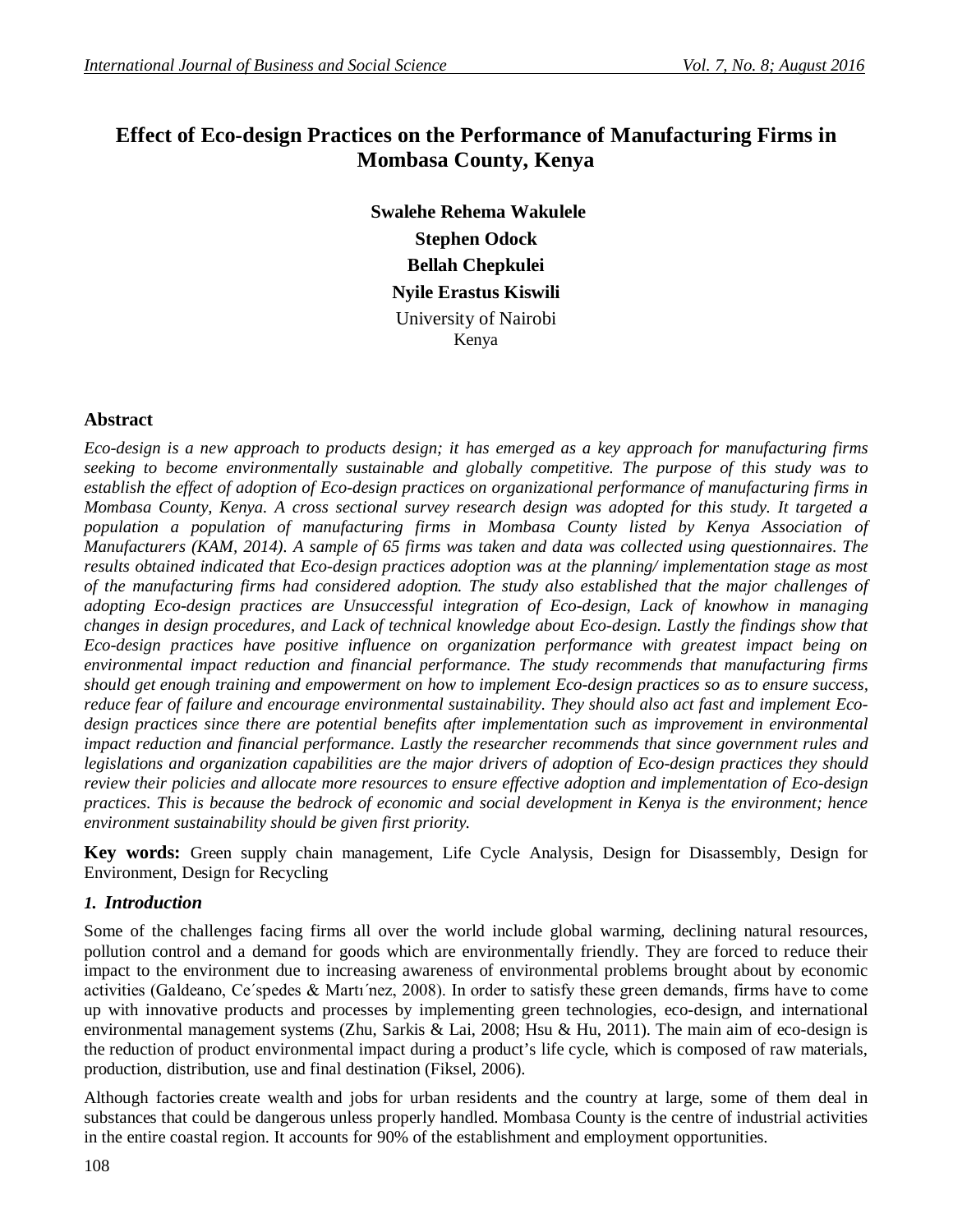The ecosystem around the coastline receives large quantities of riverine and coastal watershed discharge which include industrial wastes that has impact on the water sediment quality, biodiversity, productivity and system functioning. Coastal and marine resources such as mangrove swamps and coral lagoons are under intense pressure from rapid population growth and industrial pollution from the coast (Mwaguni & Munga, 1997).

## **1.1 Eco-design**

Eco-design is defined as a set of project practices whose aim is at the creation of eco-efficient products and processes; the concept was developed by the World Business Council for Sustainable Development (WBCSD) at the Rio, It is a proactive process which is very detailed and entailing. It influences all the stages of a life cycle of products including: raw material extraction, production, packaging, distribution, use, recovery, and recycling (Jeswiet & Hauschild, 2005). It is a new approach to products design and it involves identifying environmental aspects connected with the product and including them in the design process of product development (Nowosielski, Spilka & Kania, 2007). Karlsson and Luttropp (2006) defined it as a sustainable solutions of products and services changes that reduce negative sustainability and maximize positive sustainability and impacts economic, environmental, social and ethical throughout and beyond the life-cycle a products. Fiskel and Wapman (1994) defined Eco-design as a process which considers design performances with respect to environmental, health and safety over the product and process entire life cycle.

Eco-design is one of the practices of GSCM and is known by other names which includes; design for environment, green design, environmentally conscious design, life cycle design, clean design and sustainable design. It usually takes place early in the product's design so as to ensure that environmental consequences of the product's entire life cycle are well known before manufacturing decisions are made put into action (Gheorghe & Ishii, 2008).

## **1.2 Organizational Performance**

Organizations have begun using new performance measures (non-financial measures) other than traditional financial measures. Antony and Bhattacharyya (2010) suggest that organizational performance needs to be measured along multiple levels: The organizational level, the key process level, and the work unit level, requiring complementary dimensions. This is in line with the findings of Tangen (2003), who indicate that in some instances different performance dimensions may have to be combined to get a balanced and complete view of the real situation. Intangible organizational elements like managerial capabilities, human capital, internal auditing, labor relations, organizational culture, and perceived organizational reputation each influenced organizational financial performance positively hence they also need to be considered (Carmeli & Tischler, 2004).

Environmental Performance can be divided into two, environmental impact reduction which includes and concentrates on reduction of air emission, reduction of waste water, reduction of solid wastes, in addition to decrease of consumption for hazardous/harmful/toxic materials, decrease of frequency for environmental accidents and improve an enterprise's environmental situation (Alvarez, 2001). Environmental cost saving includes and concentrates on positive economic performance, like decrease of cost for materials purchasing, decrease of cost for energy consumption, decrease of fee for waste treatment, decrease of fee for waste discharge, and at the same time trying to eliminate the negative economic performance, such as, increase of investment, increase of operational cost, increase of training cost, increase cost of purchasing environmentally friendly materials (Melnyk, 2002).

It has been argued that producing an environmentally friendly product may create a final product that is safer and less costly, and which has higher, more consistent quality and greater scrap value (Porter & van der Linde 1995; Sarkis, 2001). Operational performance is observed through the increase in amount of goods delivered on time, decreased inventory levels, decreased scrap rate, improved product quality, increased product line, and improved capacity utilization (Min & Gale, 1997). Financial performance is an objective measure of how well a firm can use its assets to generate revenues for itself. It measures financial health of a firm over a given period of time and can be used to compare similar firms (Ashok, 2009). There are different ways which can be used to measure financial performance as indicated by Needles (2011) including; return on investment (ROI), market share growth, sales Growth, return on sales (ROS), return on equity (ROE) and earnings before interest and tax (EBIT).

#### **1.3 Eco-design and Organizational Performance**

The systematic integration of environmental issues in the product design process often leads to a review of the current design activities and to subsequent improvements, hence benefiting the entire organization.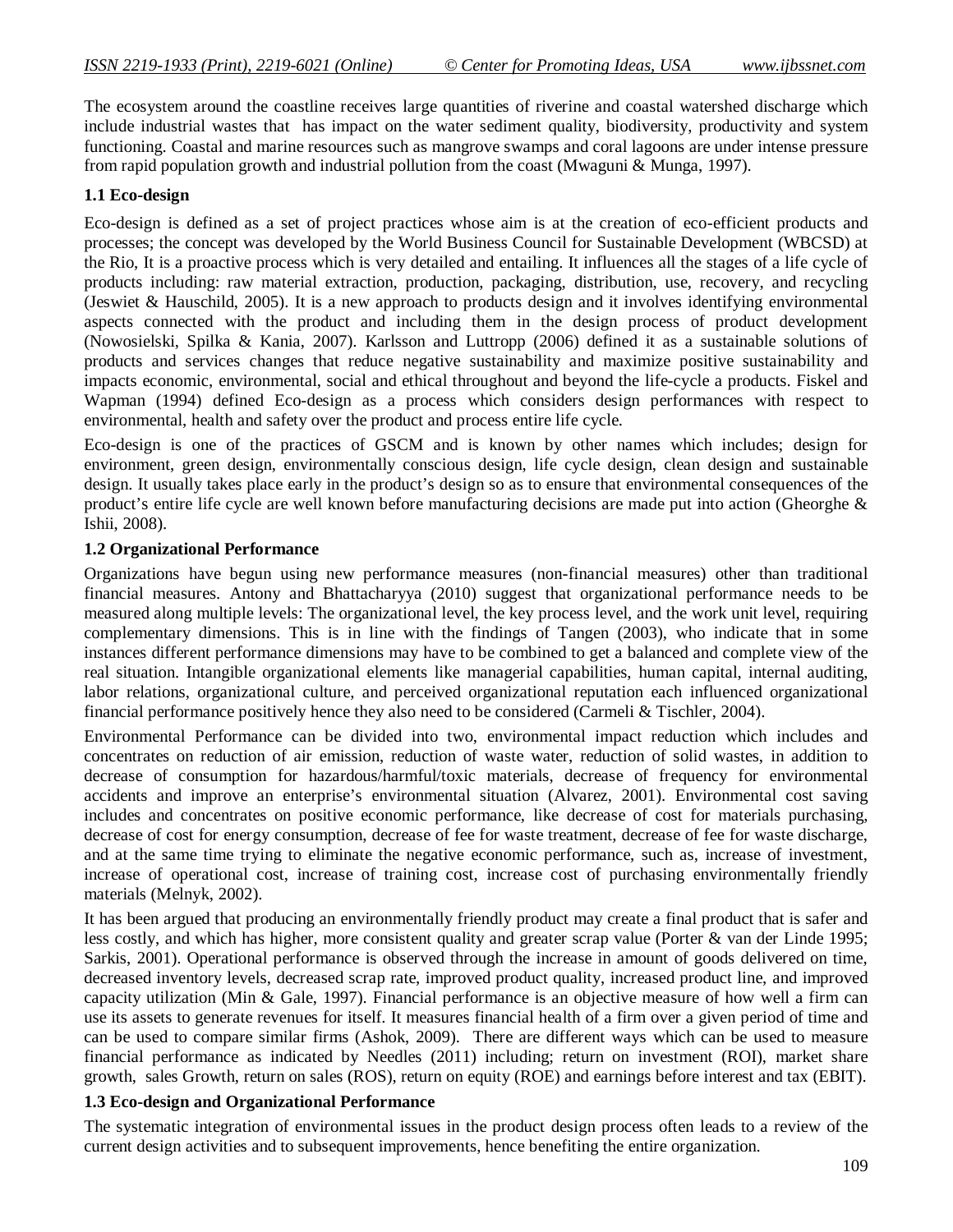Eco-design is a solution which addresses the growing pressure caused by the increasing price of materials and energy, as well as growing legislative incentives and market demand. Hence, to ensure effective eco-design implementation organizational and strategic implications should well be considered. The modification of the design process should be planned and should incorporate the company's sustainability profile in to the bigger picture. Performance is a measure for assessing the degree of a corporation's objective attainment (Daft, 1995).

Eco-design can improve environmental performance by reducing waste and emissions as well as increasing environmental commitment. Hart and Ahuja (1996) demonstrate that the early moving firms may be opting for more advanced environmental strategies that are built on low emissions, but which also involve other sources of sustainable competitive advantage (Ghemawat, 1986). Firms with very low manufacturing emissions relative to competitors may be able to gain first-mover advantage in emerging green product markets (Russo & Fouts, 1997). Indeed, attempts to differentiate products as environmentally responsible while continuing to produce comparatively high levels of waste and emissions in production is risky, as outside observers can easily expose this and destroy the credibility and reputation of the firm (Hart & Ahuja, 1996). Wagner (2005) demonstrates that high levels of firm performance coincide with high levels of environmental performance only if the firm's environmental management technology has a pollution proactive orientation.

It can also improve operational performance by improving product quality, increasing efficiency, enhancing productivity, and cutting cost. Efficiency improvements brought about by integrating a proactive stance on pollution can encompass activities such as improvements in the firm's energy use, water use efficiency, and increased resource efficiency by reducing amounts of production input per unit of product output (Wagner, 2005). In their study, Klassen and Whybark (1999) indicate that pollution proactive technologies exert a positive influence on firm performance.

An increase in revenue can be brought about by a good environmental performance like better access to certain markets, differentiating products and offering pollution control technology. It can also lead to cost reductions for example risk management and relations with external stakeholders, cost of material, energy, and services and cost of capital (Ambec & Lanoie, 2008). The final consequence of any competitive advantage from a proactive environmental management is an improvement in financial performance (Gonzalez Benito & Gonzalez Benito, 2005). By improving their environmental performance, firms are able to increase their competitive edge by reducing costs, gaining a strong reputation among customers and increasing their competitiveness in international markets. Hence, these benefits impact positively on firm's overall financial performance (Lindell & Karagozoglu, 2001).

## **1.4 Research Problem**

The primary focus of Eco-design is the reduction of environmental impact, other benefits include cost reduction, entrance into new markets and the launch of new products hence increase in competitiveness (Knight & Jenkins, 2008) which is expected to result in increased financial performance. The societal businesses responsibility has been a concern both of scholars and of practitioners for a long time (Salzmann, Ionescu-Somers & Steger, 2005). Increased concerns on the environment, the rising pressure from the public and regulatory requirements have forced a lot of organizations to increase their efforts in evaluation of environmental performance (Lundberg, Balfors & Folkeson, 2009).

From the earlier assessment of industrial pollution in Mombasa County manufacturing firms are found to be the major contributors (Mwaguni & Munga, 1997). These firms face different major challenges some of which include; sustainable consumption, management of solids and liquid wastes and compliance with strict environmental regulations. A big percentage of pollution effluent generated on Mombasa Island and it's environ mostly ends up in the estuarine creeks and rivers hence polluting them. Other industries release large quantities of liquid waste directly into the sea, causing a significant Biochemical Oxygen Demand (BOD) load (UNEP/AU/SIDA/Output 3.2 a, 2011). Eco-design adoption may lead to a great reduction of environmental footprint, reduction of wastes and re-use of materials, and also results in the use of scarce natural resources efficiently and effectively, while keeping the environment free from pressure (Dallas, 2008).

The examination of the possible direct link between environmental protection and organizational performance in the literature has produced mixed results. Despite the role played by green issues to green innovation and business success, the relationships among these aspects still remains controversial.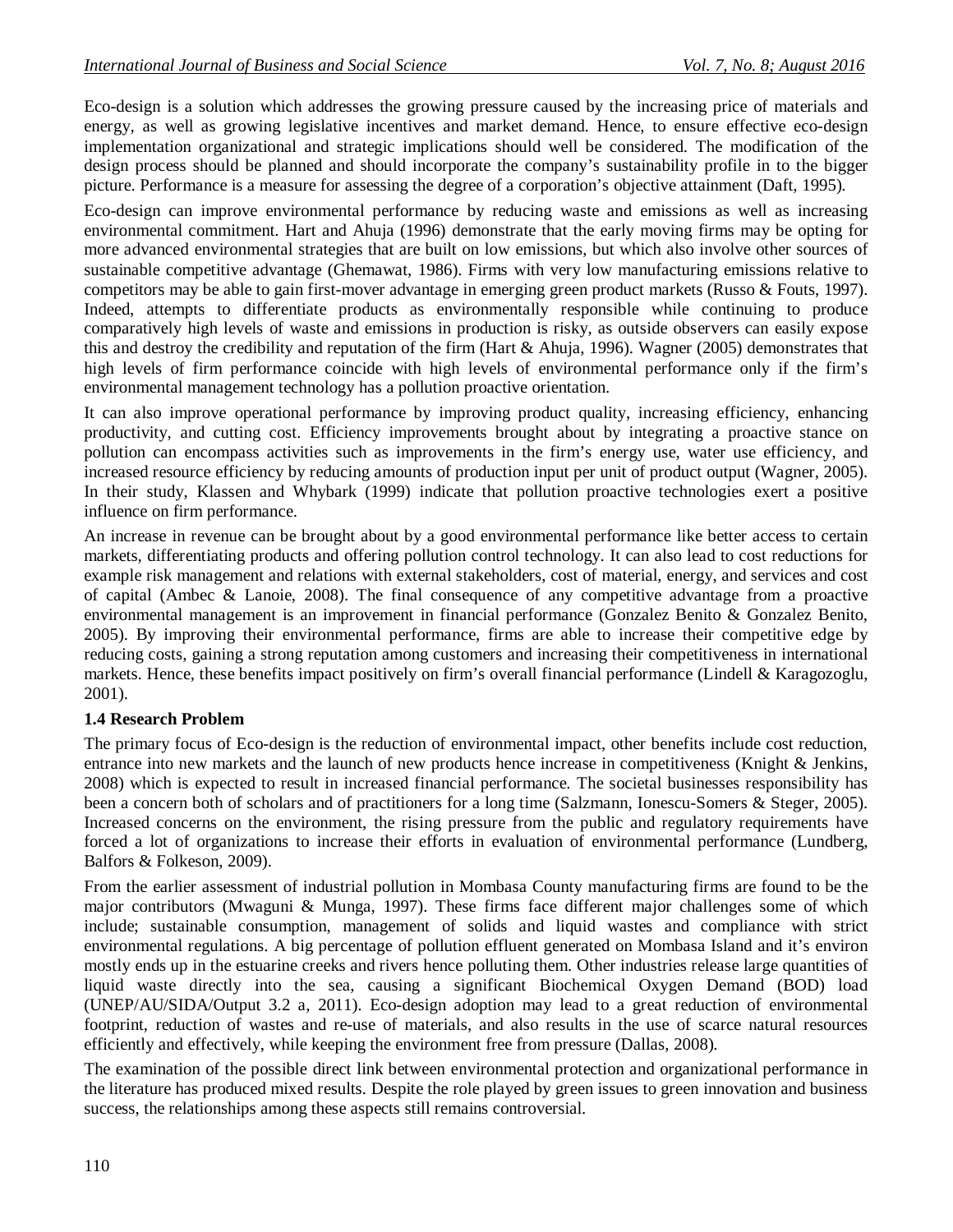This is because, while some studies have found a positive relationship (Lopez Gamero, Molina Azorın & Claver-Cortes, 2009; Borchardt, Wendt, Pereira & Sellitto, 2011) others do not identify a positive link of environmental proactivity and organizational performance (Wagner, 2005; Watson, Klingenberg, Polito & Geurts, 2004). The lack of the consensus on these links causes a research gap in the literature. Therefore, this study aimed to examine if there is a relationship between Eco-design and firm organizational performance.

Most of the past studies in Kenya are on green supply chain management and green manufacturing. Momanyi (2013) did a study on the adoption of green manufacturing practices by food processing firms in Mombasa County. Mohammed (2012) did a study on green supply chain management and performance of manufacturing firms in Mombasa while Babu (2013) studied green supply chain practices and operational performance of personal care manufacturing firms in Nairobi. Although Eco-design is one of the facets of GSCM, most studies have not done it in details to include the whole product life cycle and also the research in this area is limited. Therefore, there is a need to conduct a study on Eco-design practices in manufacturing firms. From the discussions, the researcher is posing the following question; what is the effect of adoption of Eco-design practices on organizational performance of manufacturing firms in Mombasa County?

## **1.5 Research Objectives**

The general objective is to establish the effect of adoption of Eco-design practices on organizational performance of manufacturing firms. The specific objectives are to:

- i. Determine the extent to which Eco-design practices have been adopted by manufacturing firms in Mombasa County.
- ii. Establish the challenges of adopting Eco-design practices by manufacturing firms in Mombasa County.
- iii. Establish the relationship between adoption of Eco-design practices and organizational performance of manufacturing firms in Mombasa County.

## *2. Literature Review*

#### **2.1 Introduction**

This chapter starts by looking at theories which support Eco-design, this is followed by a focuses on the literature already in existence, written by other scholars on the issue of Eco-design and organizational performance. The information is divided into both theoretical and empirical review of the literature.

#### **2.2 Theoretical Foundation**

The relationship between Eco-design and organizational performance is grounded on four major theories. These are resource dependence theory, resource based view, institutional theory and stakeholder theory.

#### **2.2.1 Resource Dependence Theory**

Resource dependence theory has been examined and greatly supported in studies of inter-organizational relationships (Oliver and Elsers 1998). The assumption of resource dependence theory is that the firm cannot be independent with regard to critical resources for its survivors. It depends on resources from outside parties to be competitive (Wathne & Heide, 2004) thereby develops a need to manage this dependence with other firms for sustainable development (Ulrich & Barney, 1984). Firms that lack the required resources to achieve its goals are left with no choice but to partner with others to acquire these resources. Where partnership and resource sharing are beneficial for environmental and productivity improvement this leads to diffusion of environmental practices between the partners (Sarkis, Gonzalez-Torre & Adenso-Diaz, 2010).

Eco-design practices require firms' partnerships to ensure performance benefits (Sarkis et al., 2010). Interorganizational relationship is crucial for environmental management to gain performance outcomes, where partnership and resource sharing are important for environmental and productivity improvements (Zhu & Sarkis, 2004). Resource dependence argues for the diffusion of environmental practices among the partners involved. Lack of self-sufficiency creates dependence on suppliers by the customer organization. Thus, integration of supply chain management with quality management helps an organization establishing a competitive advantage.

#### **2.2.2 Resource-Based View**

Resource-Based View (RBV) provides a good theoretical foundation to discuss the contribution of resources and capabilities to firm's performance. The theory gives an insight on the relations among internal resources, capabilities, and performance.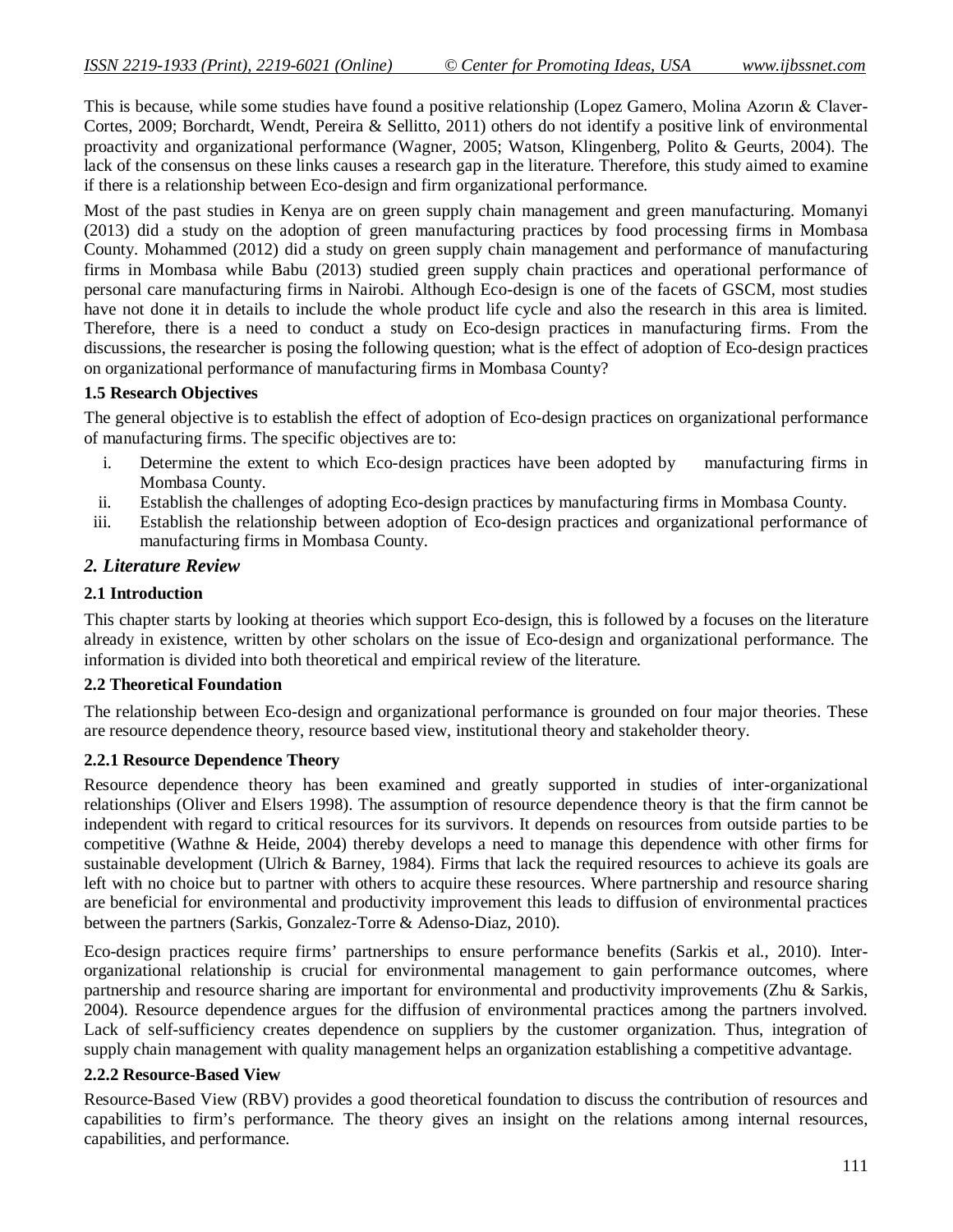The principal idea of the RBV is that for a firm to achieve competitive advantage then it all depends on its heterogeneous resources, which are inimitable, valuable and non- substitutable. It is perhaps one of the most influential frameworks in environmental management (Barney, 1991).

Environmental innovations may as well lead to complex, environmentally friendly technologies, products, and processes. These in turn lower overall company costs ensure long-term competitive advantage and finally boost financial performance (Christmann, 2000). Researchers should use resource-based view to investigate green issues (Dowell, Hart & Yeung, 2000; Hart, 1995). Proactive environmental strategies that go beyond regulatory compliance have a positive effect on firm performance when mediated by valuable firm capabilities (Galdeano-Go´mez et al., 2008; Russo & Fouts, 1997; Sharma & Vredenburg, 1998; Wagner, 2005).

## **2.2.3 Institutional Theory**

Institutional theory has been applied ever since 1930 (Bansal & Clelland, 2004; Hoffman, 1999; Jennings & Zandbergen, 1995) in understanding response of the firm to increasing pressures for management of the environment. Due to increased public awareness of organizational failure and environmental demands, institutional theory recommend that companies can only gain legitimacy through reduction of their environmental impact and being socially responsible (Bansal, 2005; Bansal & Clelland, 2004).

Institutional pressure has led firms to adopt Eco-design practices. They can be; conformance to environmental strategies that complies with regulations and adopting industry standards, or reducing environmental impact of operations beyond regulatory requirements (Sharma, 2000). Firms can create good relationships with regulators by participating in government sponsored voluntary program which develops a voluntary agreement between government agencies and firms hence encourage technological innovation and reduction in pollution (Delmas & Toffel, 2008). Companies can also work with their customers as well as their suppliers to improve their environmental performance through exchange of ideas/information, suggestions and correction (Nelson & Winter, 2002).

## **2.2.4 Stakeholder Theory**

Stakeholder theory starts with the assumption that values are necessarily and the main reason for doing business. It asks managers to be responsible and have a shared sense of value and have knowledge on what bring core stakeholders together. It also forces managers to be very clear about how they want to run the business, in particular what kinds of relationships they want and need to create and maintain with their stakeholders so as to deliver on their purpose and expectations. Firms should not narrowly focus their strategic management decisions on creating shareholder value only but rather broaden their objectives to include the expectations and interest of the wide group of stakeholders (D'Aunno, 2006).

Poor environmental performance will definitely lead to poor company's relationship with its stakeholders. This will go ahead and affect the firm's reputation and shareholders will suffer financial losses if a firm's is found liable to environmental damages. Shareholders and financial institutions usually perceive companies with poor environmental reputation as riskier to invest in and therefore may demand a higher risk premium (Henriques & Sadorsky, 1999). Increased consumer awareness has led them to demand for industrial improvement on environmental management (Buysse & Verbeke, 2003). The threats posed by various stakeholders in response to the poor environmental management thus induce firms to comply and improve their corporate environmental practice.

# **2.3 Eco-design Practices**

Eco-design is an approach that might help reducing the damages of the industrial activities. In Eco-design strategy wheel and product life cycle explanation Hemel and Brezet (1997), Hemel (1995), Singhal (2012) explain them as: design for use of raw materials, design for manufacture, design for distribution, design for product use and design for end of life

# **2.3.1 Design for use of Raw Materials**

It involves selection of low-impact materials, materials which are non-hazardous, non-exhaustible materials, low energy content materials, recycled materials and recyclable materials. Also includes reduction of material, weight reduction and reduction in volume. Some materials and additives are better avoided because they are toxic or may cause toxic emissions during production, use or when dumped. Non-replenishable materials should be avoided since the source can become exhausted with time. (Hemel & Brezet, 1997)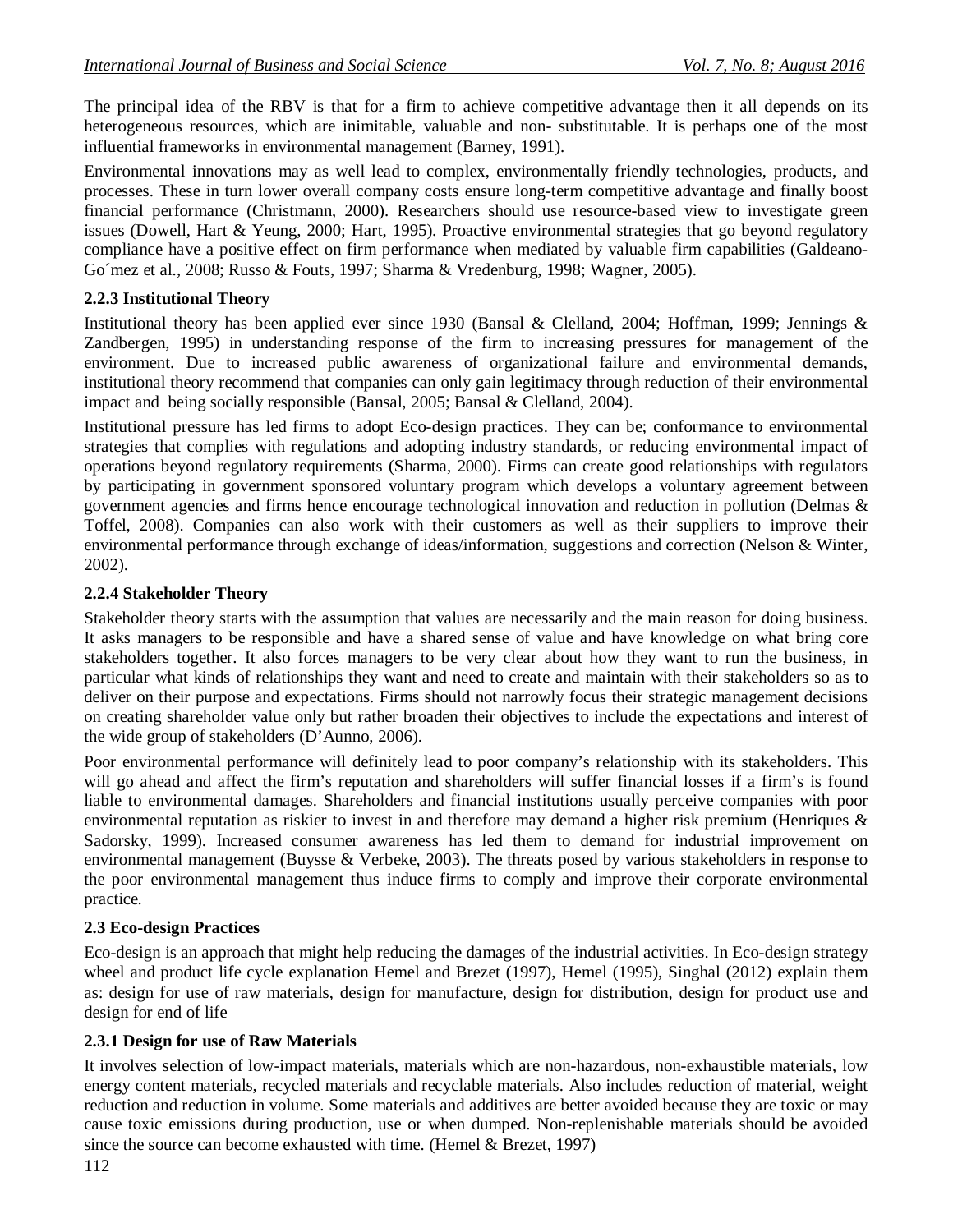Reduction of material used is one of the main issues addressed by Eco-design for the energy using products, and it is one of the priorities for products not using energy. Whether they are manufactured close to the customer or not, it does not make a difference in terms of quantity of material needed. The difference comes from the environmental burden created by the extraction of raw materials. Globalization may shift the raw material extraction to the manufacturing region. On the other hand, the life cycle perspective may include in the material selection analysis the location of the production site. (Hemel, 1995)

## **2.3.2 Design for Manufacture**

It includes production techniques optimization, having alternative production techniques, low/clean energy use, fewer production processes, reduction in waste generation, few/clean production consumables. Good design should also have production phase in mind. Production techniques should have a low environmental impact:

They should also minimize the use of auxiliary materials and energy, should lead to limited losses of raw material and generate little waste as possible (Singhal, 2012).

Eco-design influences the efficiency of the manufacturing process as well. From the point of view of Eco-design, decisions on the choice of the manufacturing processes are trade-offs between economic and environmental criteria. Outsourcing allows less control over the manufacturing processes, and there may be a high discrepancy between the design intention (and thus the estimated environmental performance of the processes) and reality at the supplier (different manufacturing processes and waste management) (Hemel & Brezet, 1997; Hemel 1995).

## **2.3.3 Design for Distribution**

This involves efficient distribution system, transport mode which is efficient, less/clean packaging, and efficient logistics. Environmentally efficient distribution is there to ensure that the product is transported efficiently from the factory doors to the retailer and finally to the user for consumption. It relates to the product, its packaging, its mode of transport, and the logistics involved. If a project involves analysis of packaging, then the packaging should be regarded as a product in itself, with its own life cycle. The main aim is to reduce transport by working with local suppliers to avoid long-distance transport. (Hemel & Brezet, 1997) Eco-design includes the avoidance of environmentally harmful forms of transport hence the choice of transport mode is important. The huge increase in the distance a product travels before reaching the customer, as opposed to locally produced goods, is probably the main negative effect on environment. Although these are the consequences of prevailing economic decisions, optimizing the weight and/or the volume of the product and its package plays an important role in reducing both environmental impact and cost due to transportation (Singhal, 2012).

## **2.3.4 Design for Product Use**

It includes reduction of the environmental impact in the user stage; consumption of low energy, few/clean consumables needed during use, ensuring clean energy source and no energy/auxiliary material use. What is important during use are energy and waste. Products should be designed with use of the lowest energy consuming components. Clean energy sources greatly reduces the harmful emissions from the environment, especially energy-intensive products. Product should be designed so that it uses the least harmful source of energy as well as encourage the use of clean and renewable energy sources (Hemel, 1995).

From an environmental point of view the use phase contributes the most to the environmental impact for two broad categories: energy using products and products making use of consumable. Eco-design aims at reducing the energy and the quantity of consumables during the life time. There is a positive correlation between the energy consumption, cost of ownership and negative impact on environment. This state of the facts induced no incentive for producers to aim efforts towards this direction. The increased awareness of the consumers on the environmental issues has put pressure on companies to reduce energy consumption, combined with eco-labeling and smart marketing strategies (Singhal, 2012).

## **2.3.5 Design for End of Life**

It involves optimization of end-of-life system, reuse of product, material recycling, and clean incineration. Product's end-of-life system refers to what happens to the product after its initial lifetime. It aims at ensuring reuse of valuable product components and proper waste management. Reusing the product and its components or materials can reduce the environmental impact of a product by reinvesting the materials and energy involved in its manufacture while preventing hazardous emissions (Hemel & Brezet, 1997).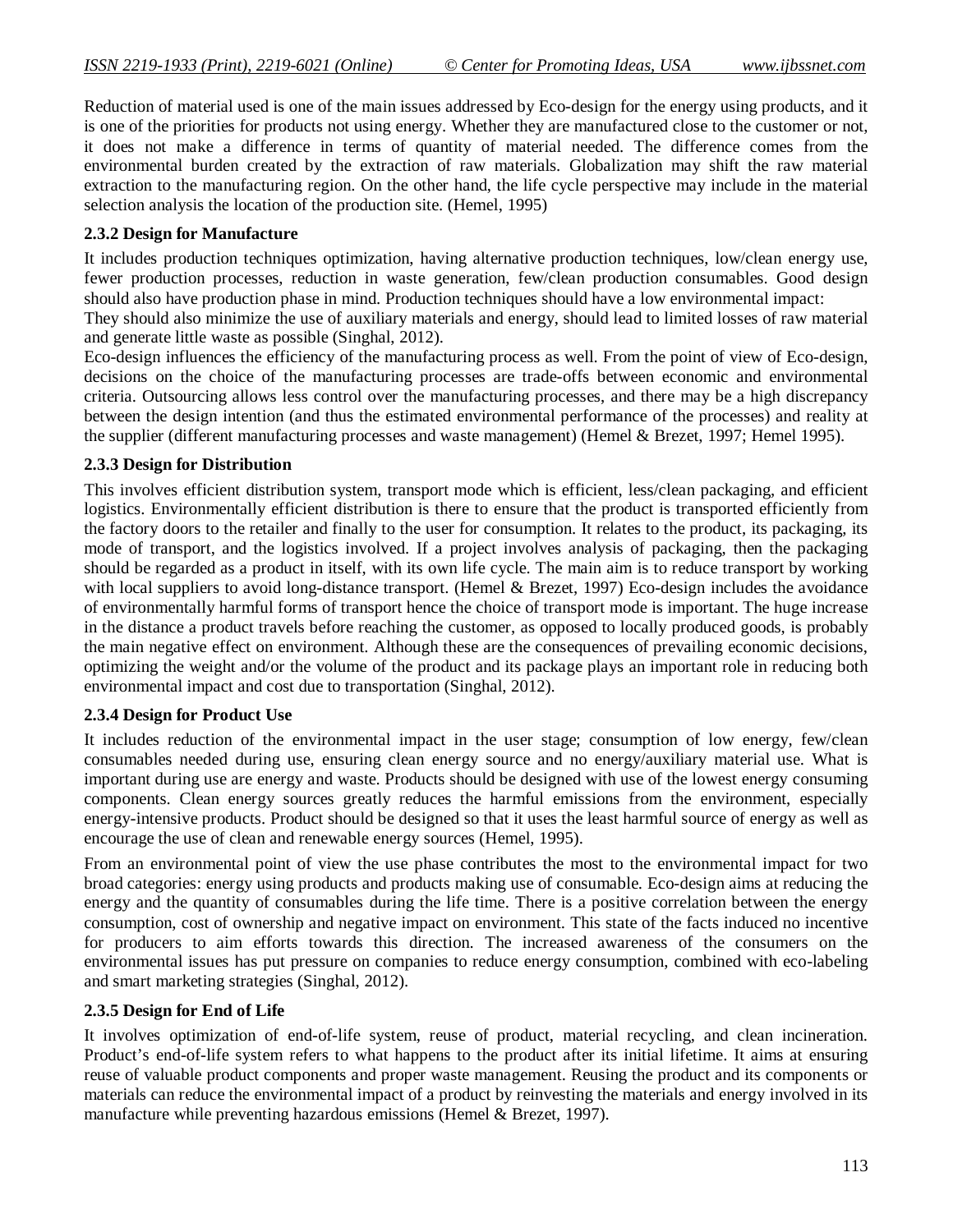Eco-design encouraged optimizing products for disassembly, mainly due to the wide spread idea that disassembly plays an important role in the recycling strategy. It helps in designing products that are more robust with respect to the end of life treatment. In other words, regardless of the end of life treatments employed and geographical location, a high recyclability rate, economic efficiency and minimal impact on environment is the ultimate goal (Hemel, 1995).Advances in the development of separation and sorting technologies favor the "design for non disassembly" approach (Ram et al. 1998) combined with the design for easy removal of the hazardous parts and substances before mechanical treatments.

## **2.4 Empirical Review**

An empirical study of Green Supply Chain and Eco-design in electronic industry by Singhal (2012) found out that Eco-design is positively related with organizational performance including competitive advantage, economic performance, and environmental performance. The result was evidenced also by the result that firms with large number of suppliers adopt Eco-design on a large scale than firms with lower number of suppliers. Large number of suppliers indicates that a firm is large is size. This result implies that large firms adopt more green initiatives than smaller firms do. Large firms generally had more resources and capabilities than smaller firms which enable them to attempt costly and/or risky environmental investments (Bowen, 2002). Lopez Gamero, Molina Azorın, and Claver Cortes (2009) did a study to establish the whole relationship between environmental variables and firm performance with competitive advantage and firm resources as mediating variables and found a positive relationship between the early investment in environmental issues and the adoption of a proactive environmental management. They also found out that this led to improvement of environmental performance and firm performance through reducing pollution, decreasing costs and improving credibility and reputation while also contribute to the development of valuable capabilities which increase the competitive advantage of the firm.

Borchardt, Wendt, Pereira, and Sellitto (2011) conducted a study on redesign of a component based on Ecodesign practices: environmental impact and cost reduction achievements and the results strengthened the ideas presented in the theoretical framework that the introduction of new technologies based on Eco-design can help firm create competitive advantage, improve the company's public image, and address legal requirements. The main contribution of the case has been the confirmation about Eco-design construct that could be further researched in the industry. Further analysis of technological ability and market potential to accept a redesigned product provide managerial support to the Eco-design team.

Other studies do not identify a positive impact of environmental proactively on financial performance, Watson, Klingenberg, Polito and Geurts (2004) in a study on the impact of environmental management system implementation on organizational performance found that the data analyzed did not show any significant difference in organizational performance between environmental management adopters and non-environmental management adopters. Hence the argument that environmental management adopters experience significantly higher levels of profitability and market values compared to non-environmental management adopters could not be substantiated in the findings.

While the results from Wagner (2005) in a study on how to reconcile environmental and economic performance to improve corporate sustainability confirmed inversely U-shaped relationship between environmental management and economic performance in the fixed effects models. The positive part of the relationship was found to be relatively weak. For the input-oriented environmental performance index, no significant relationship could be detected.

#### **2.5 Conceptual Framework**

The framework looks at the relationship between Eco-design practices (Design for use of raw materials, design for manufacture, design for distribution, design for product use and design for end of life ) and organizational performance (environmental performance, operational performance, financial performance) with control variables being size of the firm and years of existence of the firm.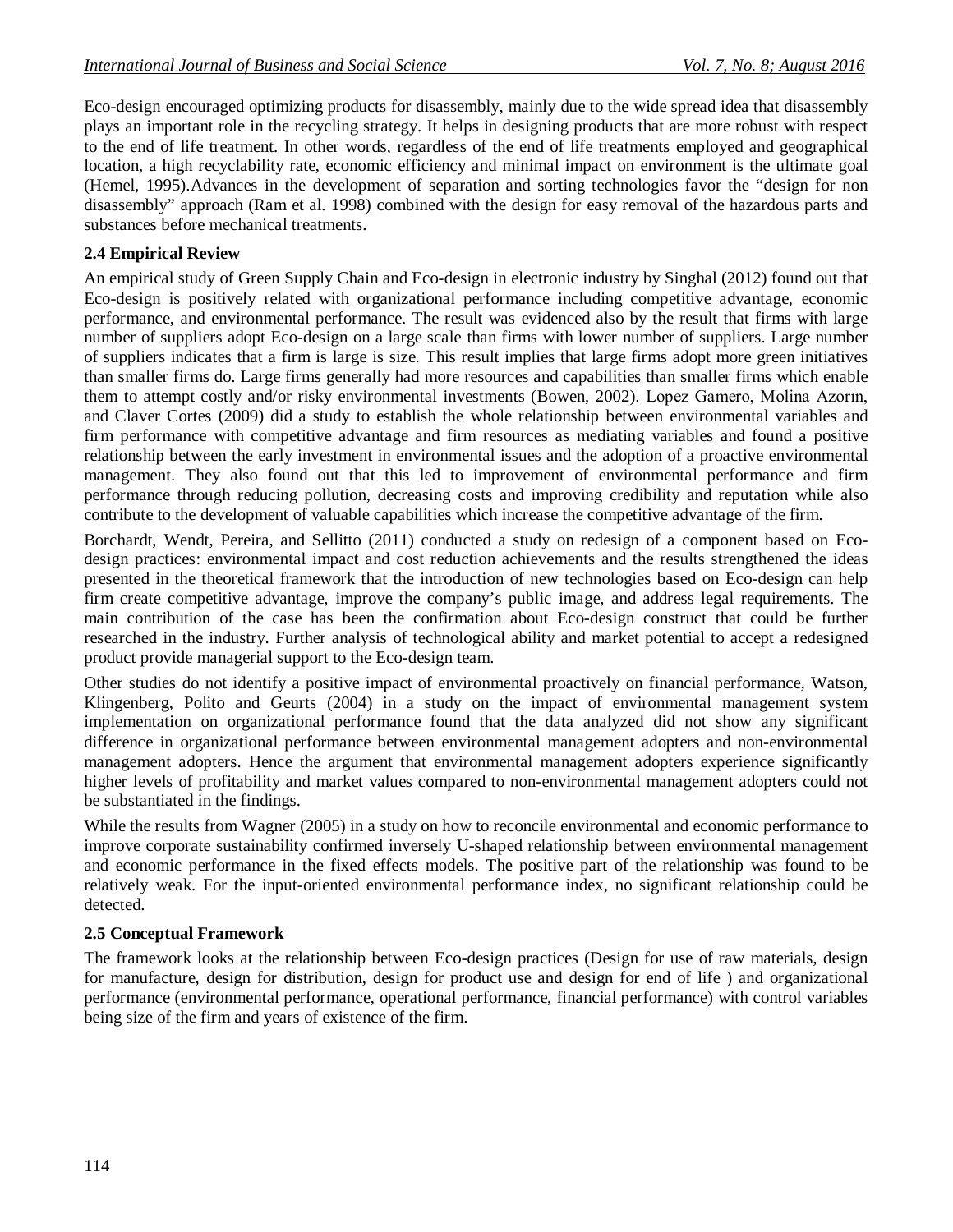

# *Research Methodology*

## **3.1 Introduction**

This chapter outlines the methodology employed to study the adoption of Eco-design practices in manufacturing firms in Mombasa County. The chapter includes the following segments: research design, the population, sampling design, data collection, and data analysis.

## **3.2 Research Design**

Cross sectional survey research design was used as it is appropriate where the overall aim is to establish whether significant associations among variables exist at some point in time. It aims at exploring and describing the issues in Eco-design to gain background information, clarify problems, and develop answers to questions. Cross sectional survey design was effectively used by Zutshi and Sohal (2004) in analyzing the relationship between environmental motivation and ISO 14001 certification and also Zhu and Sarkis (2004) used it in studying green supply chain management implications.

#### **3.3 Population of the Study**

| <b>Sector</b>                        | <b>Sample</b> |
|--------------------------------------|---------------|
| Pharmaceutical and Medical equipment |               |
| Metals and Allied                    | 11            |
| <b>Textiles and Apparels</b>         | 11            |
| Energy, Electrical and Electronics   |               |
| Paper and Board                      | 4             |
| <b>Plastic and Rubber</b>            | 8             |
| Chemicals and Allied                 | 3             |
| Food and Beverages                   | 19            |
| Building, Mining and Construction    | 5             |
| Motor vehicles and Accessories       | 2             |
| <b>Total</b>                         | 65            |

**Table 3.1: Sample of the Study**

The study population consisted of all manufacturing firms in Mombasa County. According to the Kenya Bureau of Standards, there are firms 753 manufacturing firms in Mombasa County (KEBS, 2015).

## **3.4 Sample and Sampling Technique**

The study employed purposive sampling technique by using a sample comprised of all 65 firms registered with the Kenya Association of Manufacturers (KAM, 2014). The primary reason why the sample was strictly limited to these firms is because they are perceived to be well organized and structured, and getting information from them will be easier.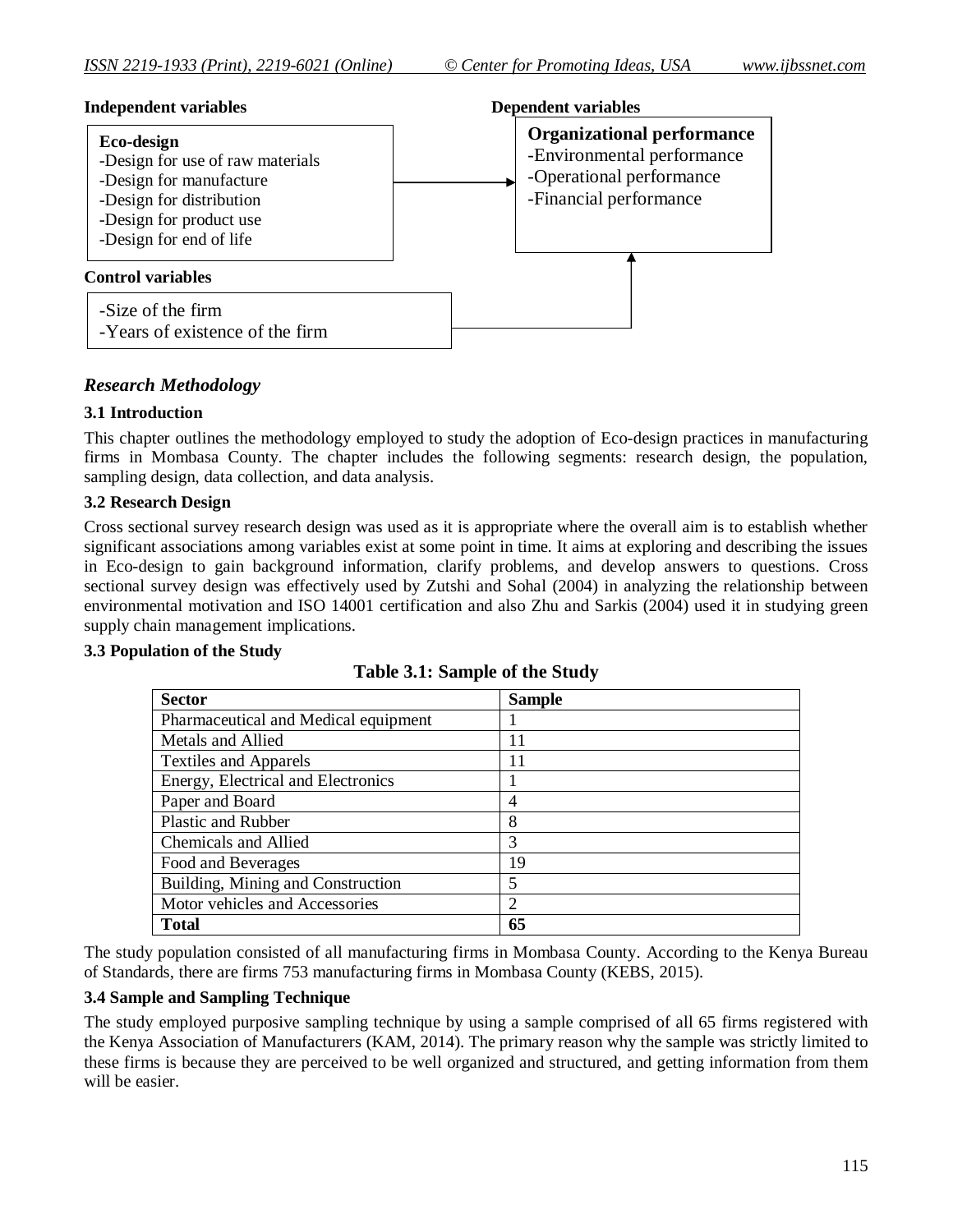# **3.5 Data Collection**

Primary and secondary data were used for this study. Secondary data was obtained from published research. Primary data was collected using a semi-structured questionnaire that was administered using 'drop and pick later' method. The questionnaire allowed for a more flexible and comprehensive view in obtaining relevant information through structured questions. It was divided into four parts. The first part consisted of the company's basic information; the second section consisted of questions relating to Eco-design practices adoption, the third section established the relationship between adoption of Eco-design practices and organization performance of manufacturing firms in Mombasa County and the last section comprised of questions on the challenges of adopting Eco-design practices.

The questionnaires were dropped to each manufacturing firm to be filled by anybody in the organization who is responsible for environmental management activities for example Production managers, maintenance managers and quality assurance managers. Each manufacturing firm was to fill one questionnaire which would add up to sixty five questionnaires in total.

## **3.6 Data Analysis**

The data was first checked for completeness, consistency, and accuracy, it was then coded. Some of the data collected was analyzed using descriptive statistic (percentages, frequency and mean scores). Percentages and frequency was used to examine the company's basic information. Mean scores was used to give extent to which Eco-design practices were adopted, The relationship between adoption of Eco-design practices and organizational performance of manufacturing firms in Mombasa County was analyzed using ordered probit regression to get the p-values and coefficients. While the challenges of adopting Eco-design practices were analyzed using descriptive statistics to get the mean scores then ranking followed.

Tables and other graphic presentations as appropriate were used to present the data collected for ease of understanding and analysis. The information generated was interpreted, explained, and discussed well. The data was summarized and interpreted with the aid of data analysis computer software's which are Microsoft excel, Stata and SPSS. Microsoft excel was used for data entry before importation to SPSS for analysis of descriptive data while Stata was used to do the ordered probit regression.

# **Ordered Probit Model**

$$
Y = \beta + \beta_{1} X_{1} + \beta_{2} X_{2} + \beta_{3} X_{3} + \beta_{4} X_{4} + \beta_{5} X_{5} + \beta_{6} X_{6} + \beta_{7} X_{7} + \epsilon_{i},
$$

Where:

 $Y =$  Organizational performance of manufacturing firms  $X_1$  = Design for use of raw materials

 $X_2$  = Design for manufacture

 $X_3$  = Design for distribution

- $X_4$  = Design for product use
- $X_5$  = Design for end of life
- $X_6$ ,  $X_7$  are control variables
- $X_6$  = Size of the firm
- $X_7$  = Years of existence of the firm

```
\mathcal{E}_i= random errors.
```
# *Chapter Four: Data Analysis, Findings and Discussion*

# **4.1 Introduction**

This chapter presents the findings of the study. It also gives the implication the findings on the basis of the objectives. The Information regard issues relating to Eco-design practices adoption, establishing the relationship between adoption of Eco-design practices and organizational performance of manufacturing firms in Mombasa County and lastly challenges of adopting Eco-design practices. Data collected was mainly ordinal in nature which captured the perception of the respondents in a 5- point Likert-type scale. Of the 65 targeted firms, 34 of them responded representing 52% response rate considered adequate to constitute a basis for valid conclusion.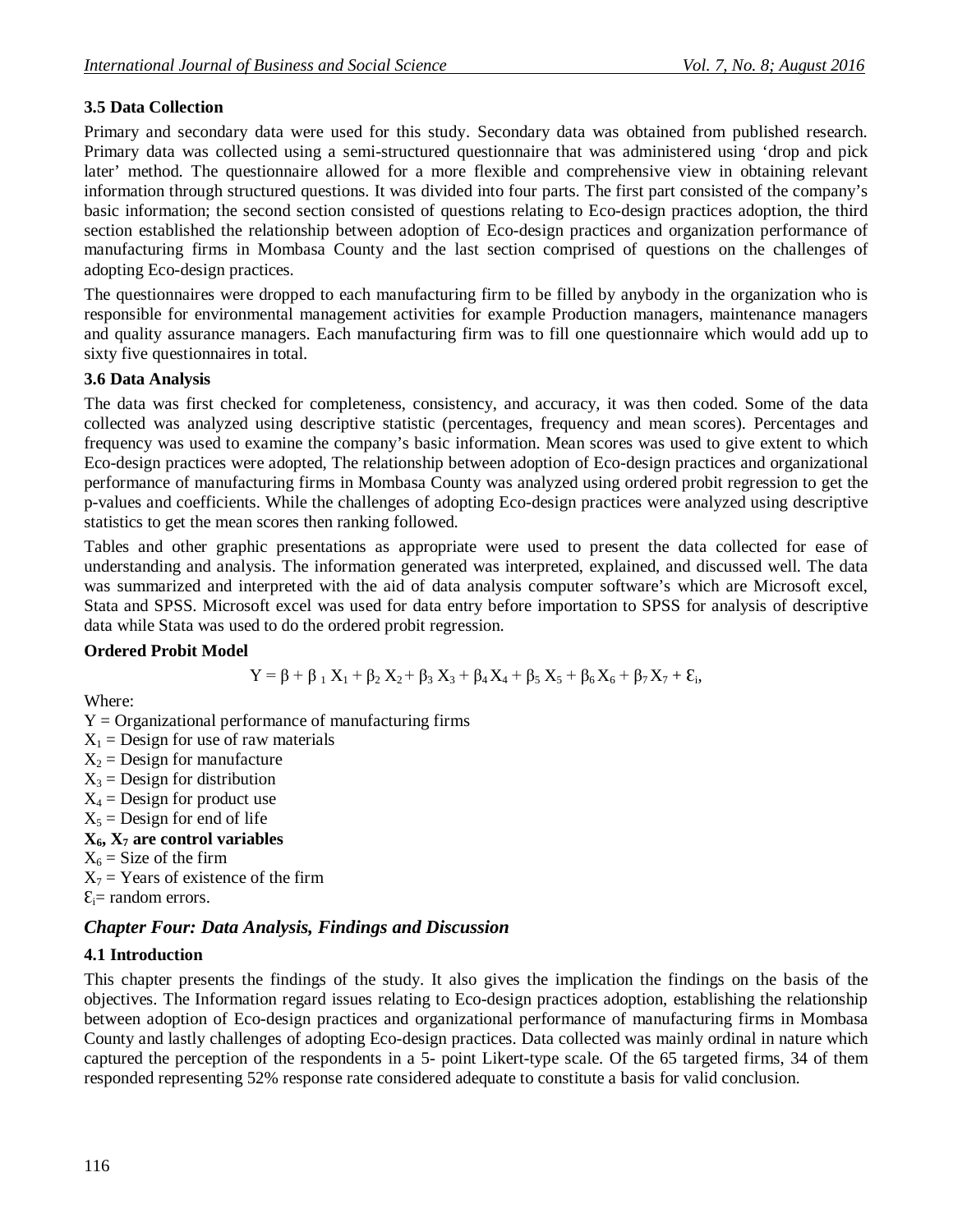## **4.2 Demographic Characteristics of Firms**

This analyses the background information of the firms from the sector which they operate, years of operation, number of employees, and registration with environmental management body, environmental management department, and environmental management policy.

#### **4.2.1 Manufacturing Sector of the Firm**

Respondents were asked to indicate the sector in which they operate; the results are shown in the table below

| Table 4.1: Manufacturing Sector of the Firm |  |
|---------------------------------------------|--|
|---------------------------------------------|--|

| Sector                            | Frequency | Percentage |
|-----------------------------------|-----------|------------|
| Metals and allied                 |           | 20.6       |
| <b>Textiles and Apparels</b>      |           | 14.7       |
| Plastic and rubber                |           | 14.7       |
| Food and beverages                | 12        | 35.3       |
| Building, Mining and Construction |           | 2.9        |
| Motor vehicles and Accessories    |           | 5.9        |
| Other $(s)$ please specify        |           | 5.9        |
| <b>Total</b>                      | 34        | 100        |

The findings in table 4.1 indicate that data was obtained from 8 sectors. Namely metals and allied textiles and apparel, plastic and rubber, food and beverages, building, mining and construction, motor vehicle and accessories, oil and soaps and lastly salt. Most of the data was obtained from food and beverages 35.3%, followed by metals and allied 20.6%, textile and apparels 14.7%, plastic and rubber 14.7%, motor vehicles and accessories 5.9%, the two additional firms had a percentage of 5.9 and lastly building, mining and construction with 2.9%. Data was not obtained from the following sectors pharmaceutical and medical equipment, energy, electrical and electronics, chemicals and allied and plus paper and board. This is because the manufacturing sector in Mombasa is mostly made up of food and beverage firms

#### **4.2.2 Length of Operation**

Here firms' were asked to indicate the number of years they have been in operation

|              | Frequency | Percentage |
|--------------|-----------|------------|
| $1 - 30$     | 16        | 47.1       |
| $31-60$      | 10        | 47.        |
| 61-90        |           | 5.9        |
| <b>Total</b> | 34        | 100        |

**Table 4.2: Length of Operation**

The results from table 4.2 show that 47.1% of the firms surveyed had operated between 1and 30 years .47.1% had been in operation for between 31-60 years while the rest (5.9%) had been in operation for more than 60 years. This implies that most of the firms are still relatively new and therefore not expected to be more advanced in their implementation of Eco-design practices.

#### **4.2.3 Number of Employees**

The respondents were further required to indicate the number of employees who were working in their firms. The results are shown below in table 4.3

| <b>Table 4.3: Number of Employees</b> |           |            |
|---------------------------------------|-----------|------------|
|                                       | Frequency | Percentage |
| $1 - 400$                             | 29        | 82.9       |
| 401-800                               |           | 11.6       |
| 801-1200                              |           | 5.5        |
| Total                                 | 34        | 100        |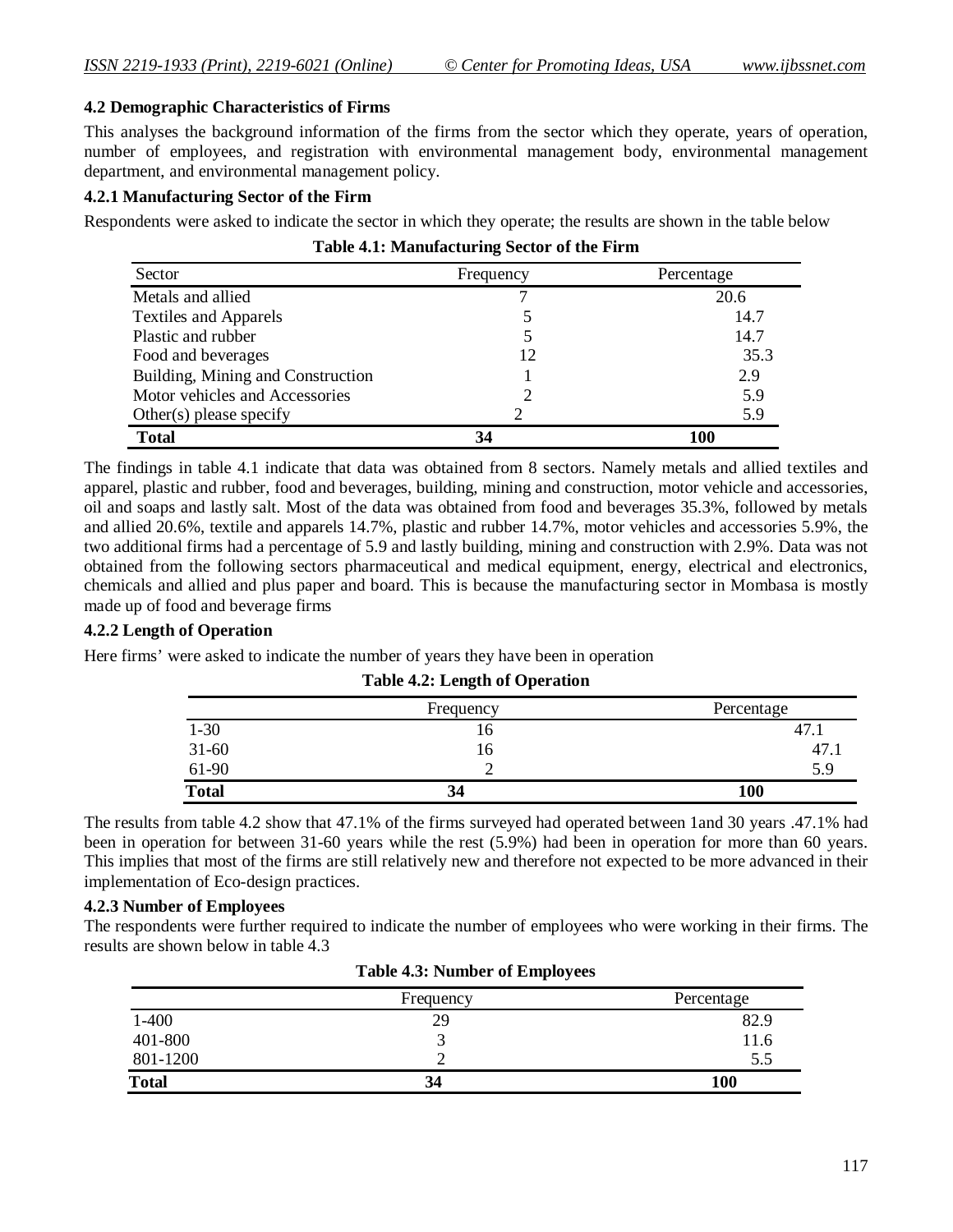Table 4.3 shows that 82.9% of the firms surveyed had between 1 and 400 employees. 11.6% had between 401- 800 employees while the rest (5.5%) had more than 800 employees. Generally this implies that most of the respondents were small size organization hence do not have enough resources to implement Eco-design practices

#### **4.2.4 Registration with Environmental Management Body**

The respondents were also required to indicate if they are registered with any environmental management body. Table 4.4 shows the results

|              | Frequency | Percentage |
|--------------|-----------|------------|
| No           | -         | 0.0        |
| Yes          |           |            |
| <b>Total</b> |           | 100        |

Most of the respondents (91.2%) indicated that their firms are registered with environmental management body while only 8.8% of them are not registered. This implies that external pressure such as government legislation and regulations, customers and investors are playing key role in forcing these firms to adopt Eco-design practices.

#### **4.2.5 Whether Firm has an Environmental Management Department**

In an attempt to establish how serious the firms were taking environmental management issues, the respondents were also asked whether their firms had an environmental management department. The results are presented in table 4.5

|              | Frequency | Percentage         |
|--------------|-----------|--------------------|
| No           |           | ヽぃ<br>. <i>. .</i> |
| Yes          |           | 94.1               |
| <b>Total</b> | 34        | 100                |

|  | <b>Table 4.5: Environmental Management Department</b> |  |  |
|--|-------------------------------------------------------|--|--|
|--|-------------------------------------------------------|--|--|

Table 4.5 shows that 94.1% of the respondents have an environmental management department whereas 5.9% do not have one. This implies that most manufacturing firms are either practicing or are considering practicing Ecodesign practices.

## **4.2.6 Firm environmental Management Policy**

The respondents were further asked to indicate if their firms had an environmental management policy. Table 4.6 shows the results

|              | Frequency | Percentage           |
|--------------|-----------|----------------------|
| No           |           | 14.7                 |
| Yes          | 2G        | $\cap$ $\vdash$<br>J |
| <b>Total</b> | 34        | 100                  |

| <b>Table 4.6: Firm environmental Management Policy</b> |  |  |  |
|--------------------------------------------------------|--|--|--|
|--------------------------------------------------------|--|--|--|

Findings show that most of the firms (85.3%) had an environmental management policy. Only 14.7% of the firms indicated that they don't have one. Implying that most manufacturing firms are environmental conscious thus have started or intend to implement Eco-design practices.

#### **4.3 Adoption of Eco-design Practices**

The respondents were also required to indicate the extent to which their firms had implemented a list of Ecodesign practices on a 5-point likert scale where 1 represented not being considered, 2-future considerations, 3 planning to implement, 4- currently implementing and 5-successfully implemented. The Eco-design practices included; design for use of raw materials, design for manufacture, design for distribution, design for product use, and design for end of life. The following subsection discuss the

#### **4.3.1 Design for Use of Raw Materials**

The respondents were required to indicate the extent to which they had implemented the various practices of design for raw material which includes; selection of low-impact materials, materials which are non-hazardous, non-exhaustible materials, low energy content materials, recycled materials, and recyclable materials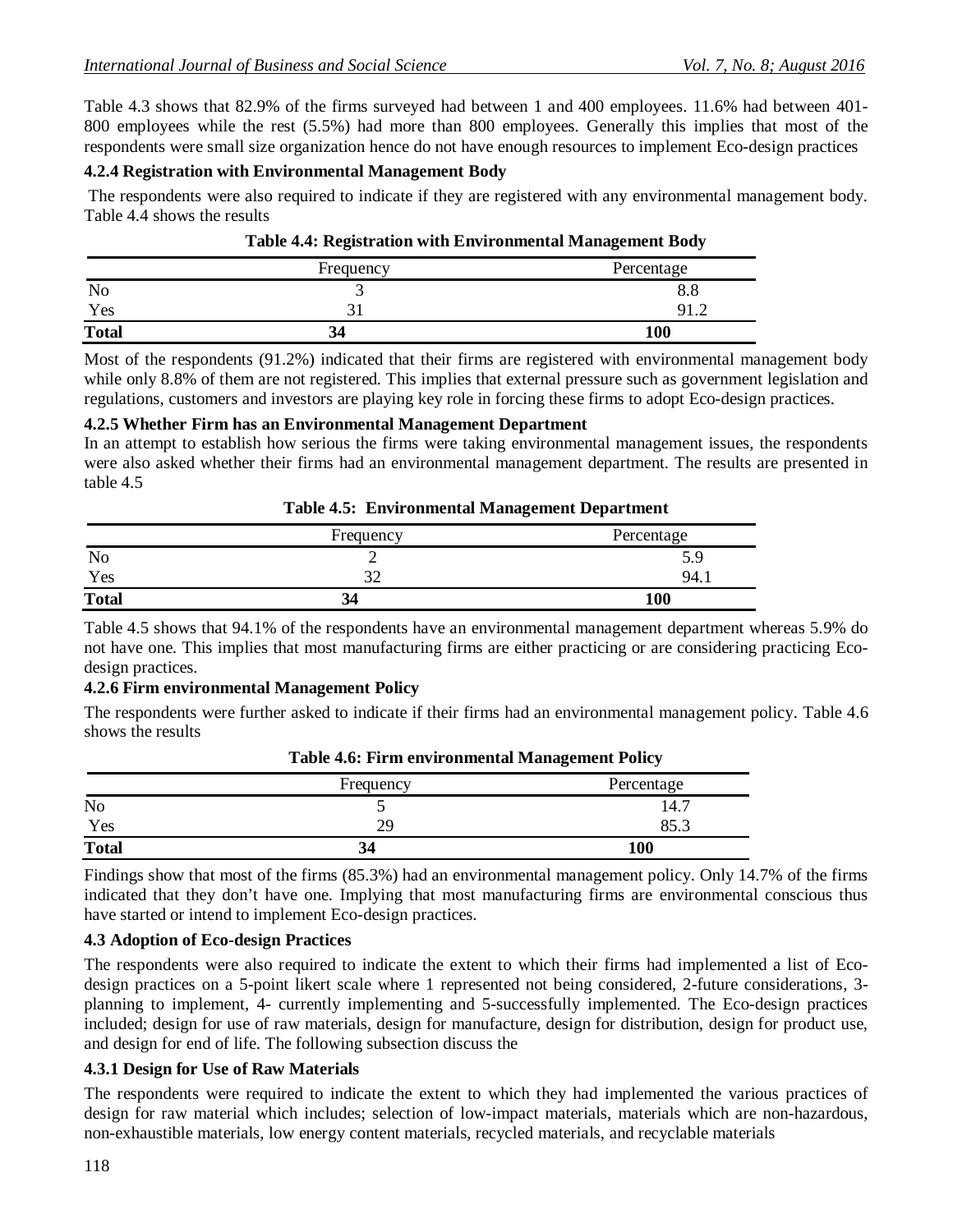| <b>Practices</b>                  | <b>Mean</b> | Rank |  |
|-----------------------------------|-------------|------|--|
| Non-hazardous materials           | 2.9706      |      |  |
| Low energy content materials      | 2.9412      |      |  |
| Non-exhaustible materials         | 2.9060      |      |  |
| Recycled materials                | 2.7353      |      |  |
| Recyclable materials              | 2.7353      |      |  |
| Selection of low impact materials | 2.5882      |      |  |

**Table 4.7: Design for Use of Raw Materials**

Table 4.7 indicate that the most adopted design for raw material practices is the use of non-hazardous materials with a mean score of 2.9706, this is followed by low energy content materials with a mean of 2.9412, nonexhaustible materials 2.9060, Recycled materials 2.7353 and Recyclable materials 2.7353. This confirms the earlier finding from section 4.2. That most manufacturing firms are conscious of the environment hence keen on the type of raw materials they use. They avoid hazardous materials and because they are still relatively new they are careful on cost, putting emphases on low energy and non exhaustible material. Also this implies manufacturing firms use a lot of packaging materials thus generating a great deal of waste and as a result have put measures to reduce these wastes by ensuring that the materials are recyclable and they use the recycled material.

The least adopted design for raw material practices is selection of low impact material with a mean score of 2.5882. This implies that manufacturing firms do not find it a priority, having considered other practices which deemed to be more necessary to them as mentioned above hence given them the first priority over the selection of low impact material

#### **4.3.2 Design for Manufacture**

The respondents were also required to indicate the extent to which they had implemented the various practices of design for manufacture which includes; production techniques optimization, having alternative production techniques, low/clean energy use, fewer production processes, reduction in waste generation, few/clean production consumables.

| <b>Practices</b>                      | <b>Mean</b> | Rank |  |
|---------------------------------------|-------------|------|--|
| Alternative production techniques     | 3.2353      |      |  |
| Low generation of waste               | 3.1176      |      |  |
| Few/clean production consumables      | 3.0882      |      |  |
| Low/clean energy consumption          | 3.0588      |      |  |
| Fewer production processes            | 2.9118      |      |  |
| Optimization of production techniques | 2.5000      |      |  |

**Table 4.8: Design for Manufacture**

The finding in table 4.8 indicate that the most adopted design for manufacture practices is alternative production techniques with a mean score of 3.2353, followed by Low generation of waste 3.1176, few/clean production consumables 3.0882, low/clean energy consumption 3.0588 and fewer production processes with a mean of 2.9118. This implies that most manufacturing firms are conscious of the environment by having other production technique, taking care of the waste they produce, using few consumables among others. Low energy also demonstrates their keen on cost reduction. The least adopted design for manufacture practices is optimization of production techniques with a mean score of 2.5000. This implies that the manufacturing firms lack enough resources to implement the latest technology so as to optimize the old production technology for Eco-design practices this is because they are still relative new and are not yet very conversant with the whole Eco-design process.

#### **4.3.3 Design for Distribution**

Respondents were also asked to indicate the extent to which they had implemented the various practices of design for distribution which includes; efficient distribution system, transport mode which is efficient, less/clean packaging and efficient logistics.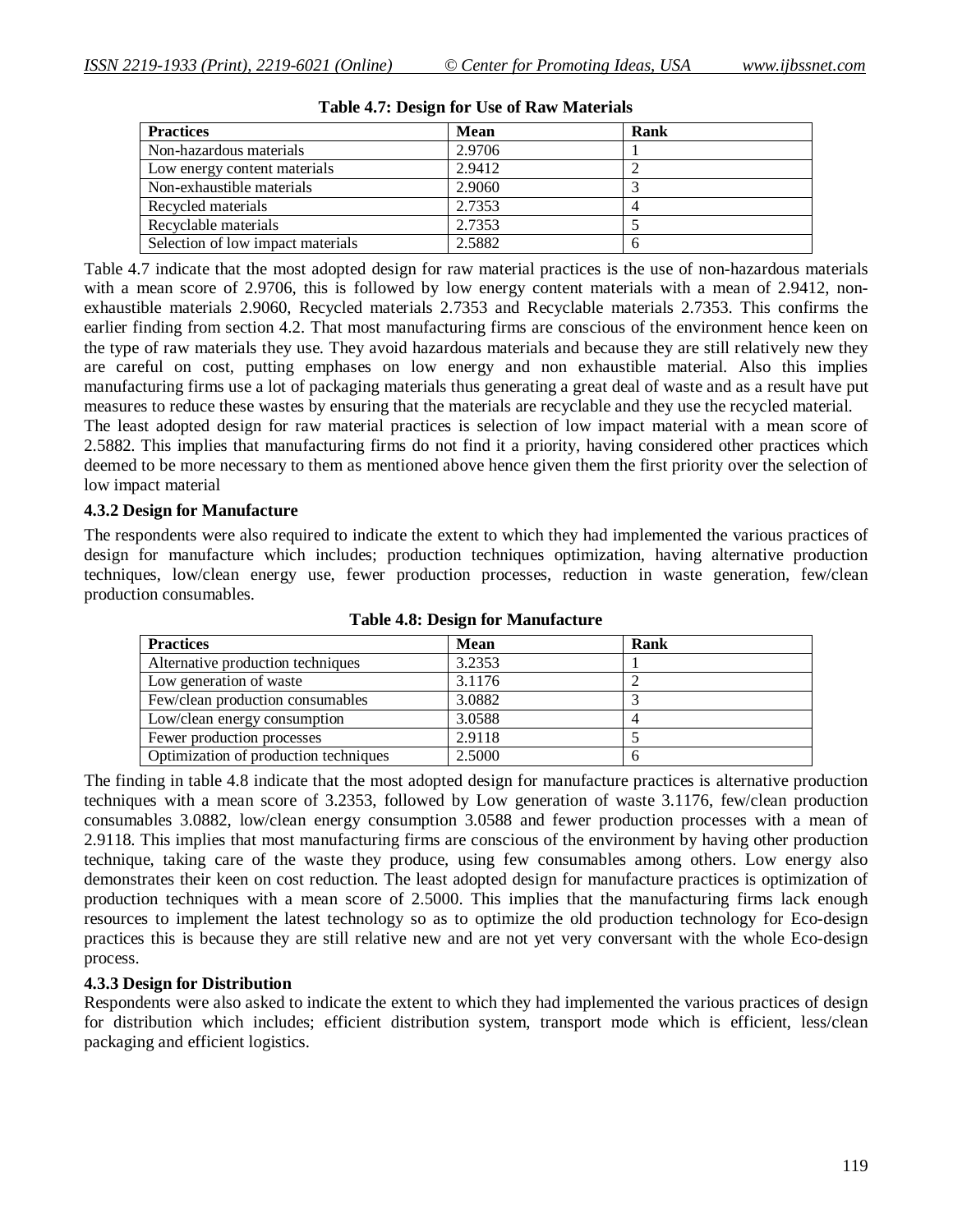| <b>Practices</b>              | Mean   | Rank |
|-------------------------------|--------|------|
| Efficient transport mode      | 3.0882 |      |
| Less/clean packaging          | 3.0000 |      |
| <b>Efficient</b> logistics    | 2.7941 |      |
| Efficient distribution system | 2.2647 |      |

## **Table 4.9: Design for Distribution**

Table 4.9 shows that efficient transport mode is one of the most adopted design for distribution practices with a mean score of 3.0882, next is less/clean packaging 3.0000 followed by efficient logistics having a mean of 2.7941 while the least adopted design for distribution practice being efficient distribution system as indicated in the table with a mean score of 2.2647.

This demonstrate that most manufacturing firms are putting enough effort to ensure proper distribution of their good like choosing efficient transport and logistics while reducing packaging to avoid pollution hence are conscious of the environment. It also implies that although the manufacturing firms are trying to ensure they have a proper distribution system they have not reached the very efficient level as shown by the mean of 2.2647.

## **4.3.4 Design for Product Use**

Respondents were also asked to indicate the extent to which they had implemented the various practices of design for product use which include; reduction of the environmental impact in the user stage; consumption of low energy, few/clean consumables needed during use, ensuring clean energy source and no energy/auxiliary material use

| <b>Practices</b>                                        | <b>Mean</b> | Rank |
|---------------------------------------------------------|-------------|------|
| No energy/auxiliary materials use                       | 3.3529      |      |
| Clean energy source                                     | 3.2059      |      |
| Low energy consumption                                  | 3.1176      |      |
| Clean consumables during use                            | 3.0588      | 4    |
| Few consumables needed during use                       | 2.9706      |      |
| Reduction of the environmental impact in the user stage | 2.7353      | 6    |

**Table 4.10: Design for Product Use**

Table 4.10 indicate that the most adopted design for product use practices is no energy/auxiliary materials usewith a mean score of 3.3529, followed by clean energy source 3.2059, clean consumables during use 3.0588, few consumables needed during use with a mean of 2.9706. This implies that most manufacturing firms are conscious of the environment and their customers this is because they reduce and ensure clean consumables and energy used during product use.

Among the design for product use practices the least adopted one is reduction of the environmental impact in the user stage with a mean score of 2.7353. This implies that the manufacturing firms may be in the implementation process as they may be looking for more resources to implement it. As seen earlier most of the firms are still new and not that well established.

## **4.3.5 Design for End of Life**

The respondents were asked to indicate the extent to which they had implemented the various practices of design for end of life which includes; optimization of end-of-life system, reuse of product, material recycling, and clean incineration

| <b>Practices</b>                   | Mean   | Rank |
|------------------------------------|--------|------|
| Reuse of product                   | 3.1176 |      |
| Recycling of material              | 2.7647 |      |
| Clean waste treatment process      | 2.5294 |      |
| Optimization of end-of-life system | 1.7941 |      |

**Table 4.11: Design for End of Life**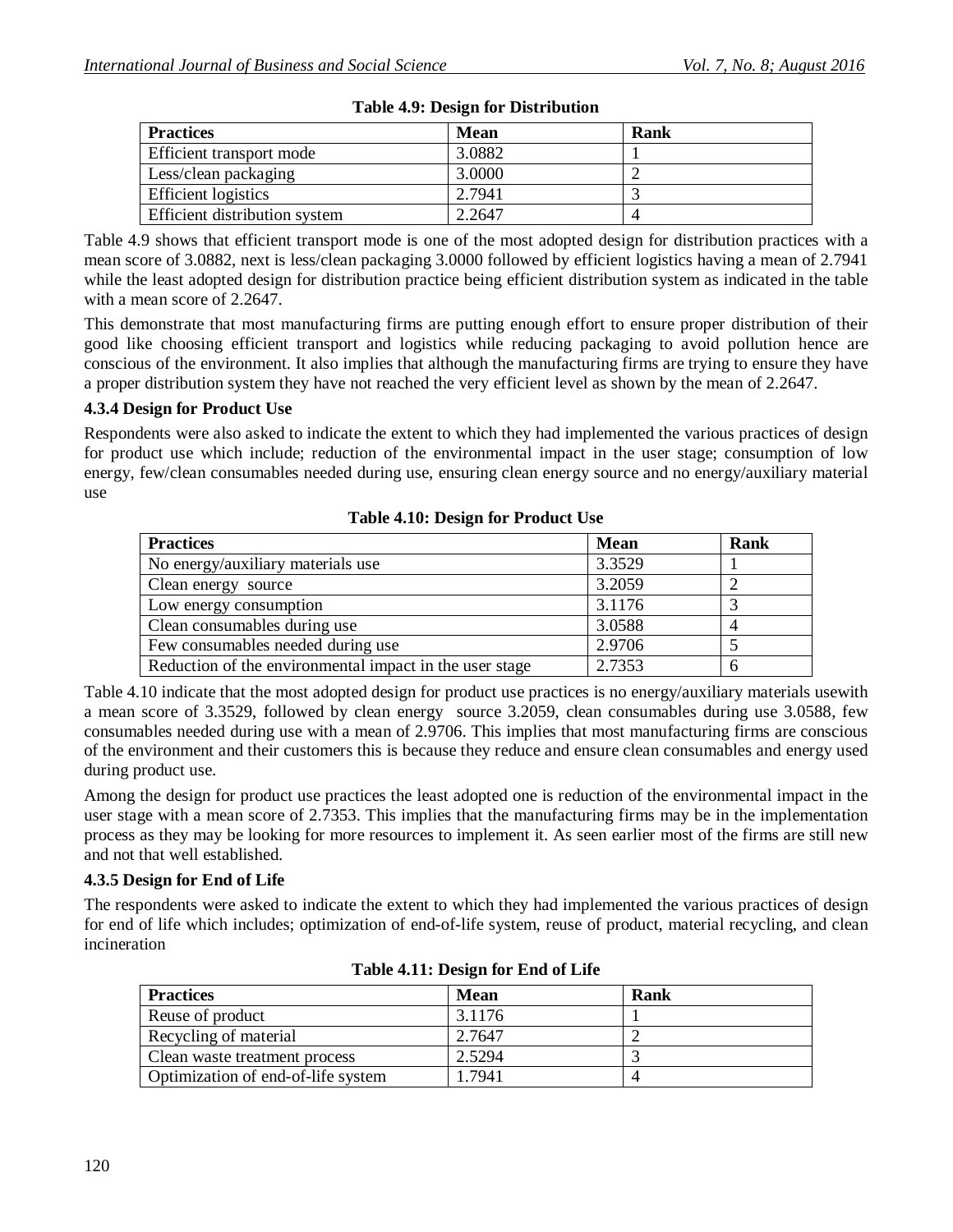The findings form table 4.1l indicate that reuse of product is one of the practices of design for end of life which is the most adopted with a mean score of 3.1176, next is recycling of material 2.7647, followed by clean waste treatment process with a mean of 2.5294 while the least adopted is optimization of end-of-life system with a mean of 1.7941. This shows that most of the manufacturing firms are environmental conscious and keen on cost reduction by reusing of products and recycling materials as well as treating the waste they produce to avoid penalty. As seen before optimization of processes has been a challenge for the manufacturing firms and seen to be a trend which may be caused by the newness of the firms and the lack of capacity.

## **4.3.6 Eco-design practices**

Lastly, the respondents were required to indicate the extent to which they had implemented the various Ecodesign practices which include; design for use of raw materials, design for manufacture, design for distribution, design for product use and design for end of life. The results are shown in table 4.12 below

| <b>Practices</b>                | <b>Mean</b> | Rank |  |
|---------------------------------|-------------|------|--|
| Design for product use          | 2.9706      |      |  |
| Design for manufacture          | 2.9412      |      |  |
| Design for use of raw materials | 2.7353      |      |  |
| Design for distribution         | 2.6765      |      |  |
| Design for end of life          | 2.5588      |      |  |

**Table 4.12: Eco-design practices**

Table 4.12 indicate that most adopted Eco-design practice is design for product use with a mean score of 2.9706, followed by design for manufacture 2.9412, next is design for use of raw materials with a mean of 2.7353 and design for distribution 2.6765 while the least adopted Eco-design practice is design for end of life with a mean score of 2.5588. This implies that majority of the manufacturing firms have to some extent implemented Ecodesign practices or are in the implementation stage. Hence generally firms in Mombasa have not fully implemented the Eco-design practices and this leads to the question why have they not implemented the practices in full hence justify the need to explore challenges of adopting Eco-design practices by manufacturing firms in Mombasa County i.e. the second objective of this study

## **4.4 Challenges of Adopting Eco-design Practices**

To accomplish the second objective of this study, the respondents were requested to indicate the impact of different challenges of adopting Eco-design practices on a 5-point Likert scales where 1 represented no impact, 2 a little impact, 3-moderate impact, 4-strong impact and 5-very strong. Table 4.3 shows the results

|  |  |  |  |  | Table 4.13 Challenges of Adopting Eco-design Practices by Manufacturing Firms in Mombasa County |  |  |
|--|--|--|--|--|-------------------------------------------------------------------------------------------------|--|--|
|--|--|--|--|--|-------------------------------------------------------------------------------------------------|--|--|

| <b>Challenges</b>                                                  | <b>Means</b> | Rank |
|--------------------------------------------------------------------|--------------|------|
| Unsuccessful integration of Eco-design                             | 3.2941       |      |
| Lack of knowhow in managing changes in design procedures           | 3.2059       | 2    |
| Lack of technical knowledge about Eco-design                       | 3.0588       | 3    |
| Tools are at hand but they are not used enough                     | 2.9412       | 4    |
| Many tools for Eco-design require experts                          | 2.9412       | 5    |
| Differences in perspective between proponents and executors        | 2.8824       | 6    |
| Organizational complexities                                        | 2.8824       | 7    |
| Lack of cooperation between Departments                            | 2.8824       | 8    |
| Lack of appropriate infrastructure                                 | 2.7647       | 9    |
| Lack of Eco-design tools based on Technology                       | 2.7059       | 10   |
| Use Eco-design tools without transforming the company's operations | 2.5882       | 11   |

The findings in table 4.13 indicate that unsuccessful integration of Eco-design is one of the challenge with the greatest impact with a mean of 3.2941, followed by lack of knowhow in managing changes in design procedures 3.2059, lack of technical knowledge about Eco-design 3.0588, tools are at hand but they are not used enough 2.9412, many tools for Eco-design require experts 2.9412, differences in perspective between proponents and executors 2.8824, organizational complexities 2.8824, lack of cooperation between Departments, 2.8824, lack of appropriate infrastructure 2.7647, lack of Eco-design tools based on Technology 2.7059 while the one with the least impact is use Eco-design tools without transforming the company's operations 2.5882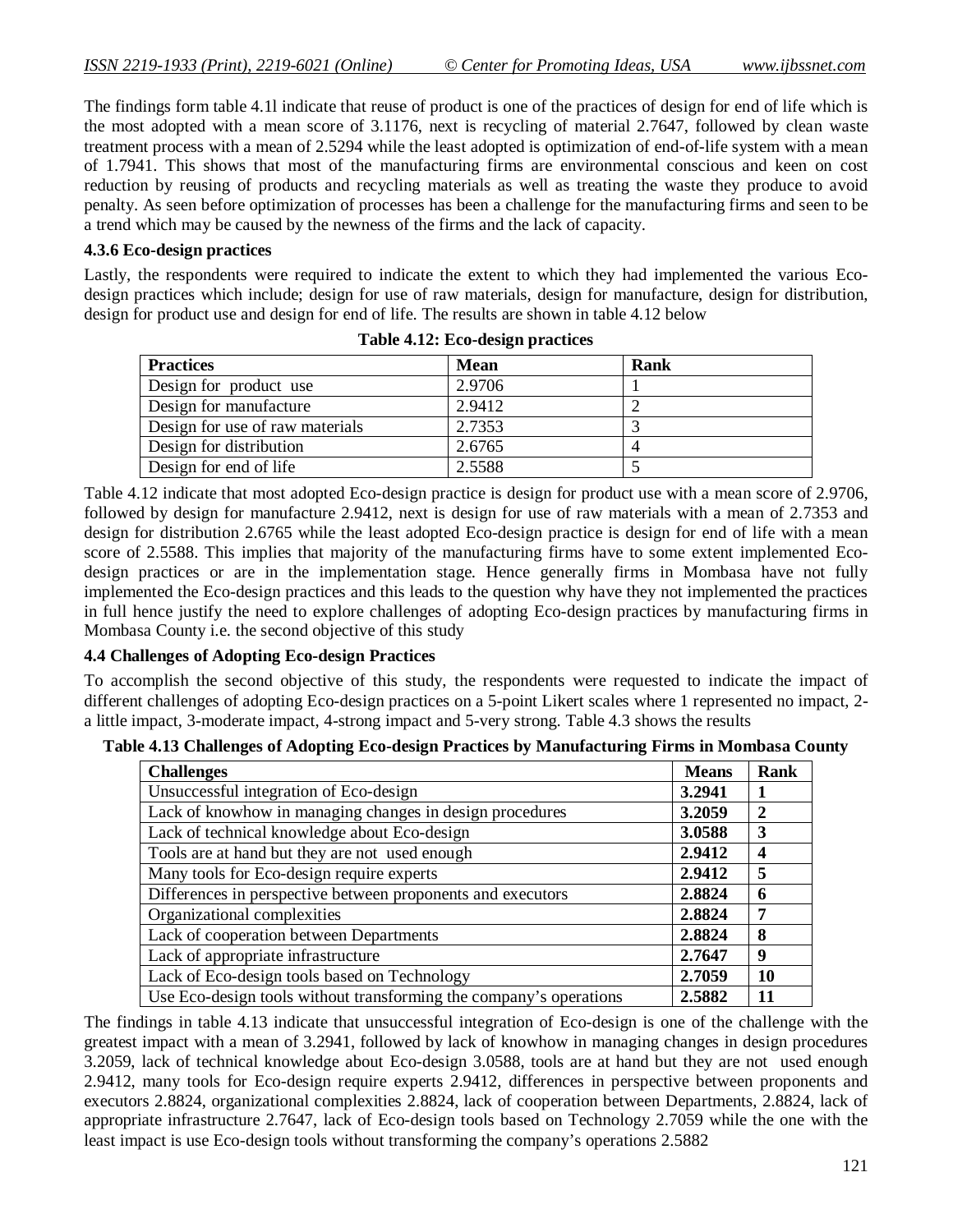The above findings therefore indicate that unsuccessful integration of Eco-design is one of the leading challenges of implementing Eco-design practices hence this finding shows that although Mombasa firms may be having the urge to implement Eco-design what may be holding them back may be the fear of failure that's why most of them are stuck on the implementation phase. The other big challenge is lack of knowhow on issues related to Ecodesign which may be the cause of unsuccessful integration. It also shows that manufacturing firms usually ensure that the Eco-design practices can well be integrated with other organization activities by transforming company operation to ensure compatibility.

#### **4.5 Relationship between Eco-design Practices and Organization Performance**

Ordered probit regression was used to help the researcher attain objective three which was to find out the relationship between the two variable**s** with the dependent variable being organizational performance and independent variable being the Eco-design practices (design for use of raw materials, design for manufacture, design for distribution, design for product use and design for end of life). Two control variables were used which include; firm's length of operation and firm size.

## **4.5.1 Eco-design Practices and Environmental Impact Reduction**

Oprobit Enviimpreduc Drawmat Desmaf Desdistr Desprouse Desendlife Lnyrsoper Lnstaffsize

Iteration 0:  $log$  likelihood =  $-35.29889$ Iteration 1:  $log likelihood = -19.586294$ Iteration 2:  $log likelihood = -17.913146$ Iteration 3: log likelihood =  $-17.790219$ Iteration 4:  $log likelihood = -17.789523$ Iteration 5: log likelihood =  $-17.789523$ 

| Ordered probit regression     | Number of obs $=$ 34 |            |
|-------------------------------|----------------------|------------|
|                               | LR chi2(7) = $35.02$ |            |
|                               | Prob > chi2          | $= 0.0000$ |
| Log likelihood = $-17.789523$ | Pseudo R2            | $= 0.4960$ |

**Table 4.14: Eco-design Practices and Environmental Impact Reduction**

| enviimpreduc               | Coef.       | Std. Err. | Z       | P >  z | [95% Conf. Interval]    |
|----------------------------|-------------|-----------|---------|--------|-------------------------|
| -------------+-<br>drawmat | $-4094745$  | .4940521  | $-0.83$ | 0.407  | $-1.377799$<br>.5588497 |
| desmaf                     | $-1.088622$ | .762775   | $-1.43$ | 0.154  | $-2.583633$<br>.4063899 |
| desdistr                   | .9555312    | .5038155  | 1.90    | 0.058  | 1.942992<br>$-.0319291$ |
| desprouse                  | 1.524058    | .7992251  | 1.91    | 0.057  | $-.0423949$<br>3.09051  |
| desendlife                 | 1.22196     | .5265022  | 2.32    | 0.020  | .1900347<br>2.253885    |
| lnyrsoper                  | 1.483339    | .618887   | 2.40    | 0.017  | .2703423<br>2.696335    |
| Instaffsize                | .4416411    | .3234986  | 1.37    | 0.172  | $-1924044$<br>1.075687  |
| /cut1 $\vert$              | 9.68405     | 3.0613    |         |        | 15.68409<br>3.684013    |
| /cut2 $\vert$              | 11.51081    | 3.206046  |         |        | 5.227072<br>17.79454    |
| /cut3 $ $                  | 15.82113    | 4.145555  |         |        | 7.69599<br>23.94627     |

The final log likelihood was found to be -17.789523. Also all 34 observations in the data set were used in the analysis. The likelihood ratio chi-square of 35.02 with a p-value of 0.0000 indicates that the model as a whole is statistically significant and shows some association between the variables, as compared to the null model with no predictors. The pseudo-R-squared of 0.4960 is considered satisfactory. Design for end of life, design for product use and design for distribution are statistically significant with p-values of 0.020, 0.057 and 0.058 respectively hence have influence on environmental impact reduction. While design for manufacture and design for raw materials are not significant (0.154 \$ 0.407) meaning that their influence on environmental impact reduction is not significant.

Table 4.14 established that taking all other independent variables at zero, a unit increase in design for raw material practice would lead to a 0.409 reduction in environmental impact reduction. A unit increase in design for manufacture would lead to a 1.089 decrease in environmental impact reduction.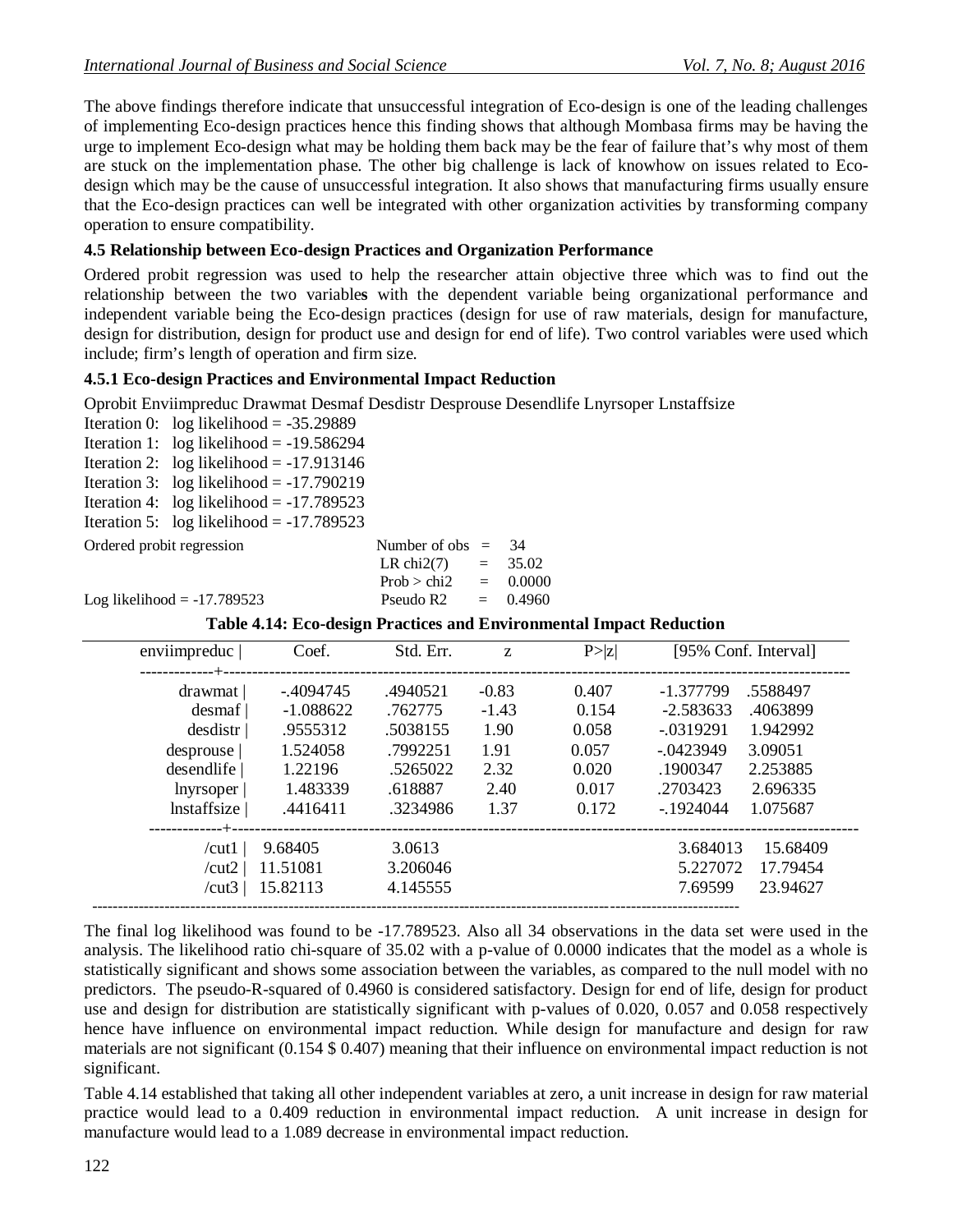A unit increase design for distribution would lead to a 0.956 increment in environmental impact reduction. A unit increase design for product use would lead to a 1.524 increment in environmental impact reduction. A unit increase design for end of life would lead to a 1.222 increment in environmental impact reduction. A unit increase years of operation would lead to a 1.483 increment in environmental impact reduction and a unit increase in staff size would lead to a 0.442 increase in environmental impact reduction.

#### **4.5.2 Eco-design Practices and Environmental Cost Saving**

Oprobit Envcostsav Drawmat Desmaf Desdistr Desprouse Desendlife Lnyrsoper Lnstaffsize

|                           | Iteration 0: $log$ likelihood = -32.029892 |                      |  |
|---------------------------|--------------------------------------------|----------------------|--|
|                           | Iteration 1: $log likelihood = -17.565382$ |                      |  |
|                           | Iteration 2: $log likelihood = -14.652035$ |                      |  |
|                           | Iteration 3: $log likelihood = -14.251488$ |                      |  |
|                           | Iteration 4: $log likelihood = -14.247183$ |                      |  |
|                           | Iteration 5: $log likelihood = -14.247181$ |                      |  |
|                           | Iteration 6: $log likelihood = -14.247181$ |                      |  |
| Ordered probit regression |                                            | Number of obs $= 34$ |  |
|                           |                                            | LR chi2(7) = $35.57$ |  |

| Number of $obs =$ | -34        |
|-------------------|------------|
|                   | $= 35.57$  |
|                   | $= 0.0000$ |
|                   | $= 0.5552$ |
|                   |            |

Log likelihood  $= -14.247181$ 

**Table 4.15 Eco-design Practices and Environmental Cost Saving**

| envcostsav                | Coef.       | Std. Err. | Z       | [95% Conf. Interval]<br>P >  Z   |
|---------------------------|-------------|-----------|---------|----------------------------------|
| drawmat                   | .3284205    | .708675   | 0.46    | $-1.060557$<br>1.717398<br>0.643 |
| desmaf                    | $-.8451816$ | .7680645  | $-1.10$ | 0.271<br>$-2.35056$<br>.6601972  |
| desdistr                  | 4.271052    | 1.474814  | 2.90    | 0.004<br>1.380471<br>7.161633    |
| desprouse                 | -3.167989   | 1.36667   | $-2.32$ | 0.020<br>-5.846612 -.4893657     |
| desendlife                | .9498102    | .5447138  | 1.74    | $-1178093$<br>0.081<br>2.01743   |
| lnyrsoper                 | $-.0317835$ | .6809832  | $-0.05$ | -1.366486<br>1.302919<br>0.963   |
| Instaffsize               | 1.55367     | .5557224  | 2.80    | 0.005<br>.4644741<br>2.642866    |
| 11.59961<br>/cut1 $\vert$ | 4.157449    |           |         | 19.74806<br>3.451163             |
| 13.97277<br>/cut2 $\vert$ | 4.491006    |           |         | 5.170562<br>22.77498             |

The final log likelihood was found to be -14.247181. All 34 observations in the data set were used in the analysis. . The likelihood ratio chi-square of 35.57 with a p-value of 0.0000 indicates that the model as a whole is statistically significant and shows some association between the variables, as compared to the null model with no predictors. The pseudo-R-squared of 0.5552 is considered satisfactory. Design for distribution and design for product use are statistically significant with p-values of 0.004 and 0.020 respectively. Hence influence environmental cost saving While design for manufacture, design for raw material and design for end of life are not significant (0.271, 0.643 \$ 0.081) showing that their influence on environmental cost saving is not significant.

The findings from table 4.15 indicate that by taking all other independent variables at zero, a unit increase in design for raw material practice would lead to a 0.328 increment in environmental cost saving. A unit increase in design for manufacture would lead to a 0.845 decrease in environmental cost saving. A unit increase design for distribution would lead to a 4.271 increment in environmental cost saving. A unit increase design for product use would lead to a 3.168 decrease in environmental cost saving. A unit increase design for end of life would lead to a 0.950 increment in environmental cost saving. A unit increase years of operation would lead to a 0.032 decrease in environmental cost saving and a unit increase in staff size would lead to a 1.553 increase in environmental cost saving.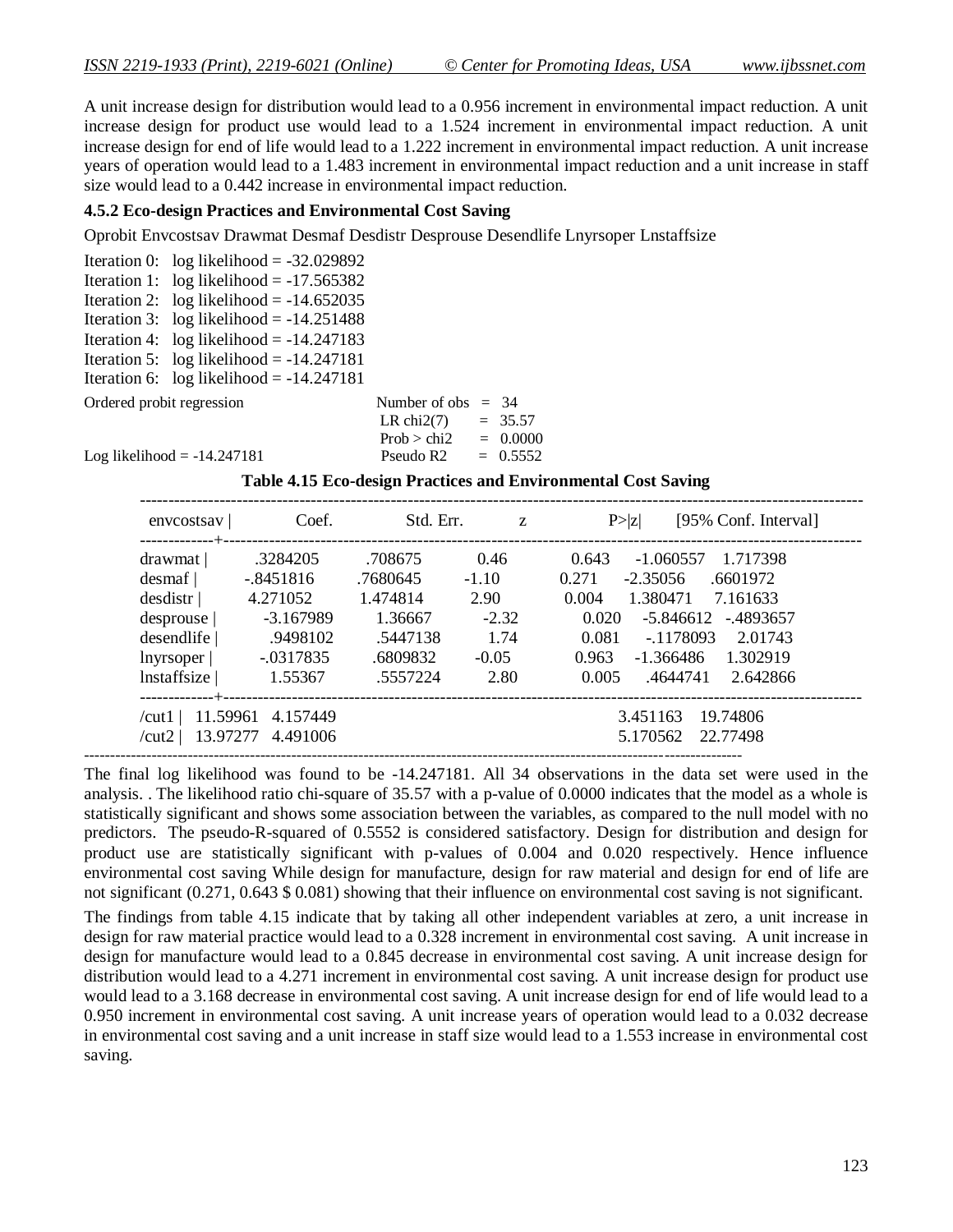## **4.5.3 Eco-design Practices and Operation Performance**

Oprobit Operper Drawmat Desmaf Desdistr Desprouse Desendlife Lnyrsoper Lnstaffsize

| Iteration 0: $log$ likelihood = -31.589359 |                        |  |
|--------------------------------------------|------------------------|--|
| Iteration 1: $log likelihood = -15.099609$ |                        |  |
| Iteration 2: $log likelihood = -14.485308$ |                        |  |
| Iteration 3: $log likelihood = -14.480232$ |                        |  |
| Iteration 4: $log likelihood = -14.480232$ |                        |  |
| Ordered probit regression                  | Number of obs $=$ 34   |  |
|                                            | LR chi2(7) = $34.22$   |  |
|                                            | Prob > chi2 = $0.0000$ |  |
| Log likelihood $= -14.480232$              | Pseudo R2 $= 0.5416$   |  |

| operper                                                                                  | Coef.                                                                            | Std. Err.                                                                       | Z                                                       | P >  Z                                                      | [95% Conf. Interval]                                                                                                                                                        |
|------------------------------------------------------------------------------------------|----------------------------------------------------------------------------------|---------------------------------------------------------------------------------|---------------------------------------------------------|-------------------------------------------------------------|-----------------------------------------------------------------------------------------------------------------------------------------------------------------------------|
| drawmat  <br>desmaf<br>desdistr<br>desprouse  <br>desendlife<br>lnyrsoper<br>Instaffsize | -.4509438<br>.3583814<br>.3723911<br>1.658115<br>.678272<br>1.065064<br>.2877543 | .5137905<br>.6522434<br>.5015924<br>.7376914<br>.445582<br>.5405858<br>.3217275 | $-0.88$<br>0.55<br>0.74<br>2.25<br>1.52<br>1.97<br>0.89 | 0.380<br>0.583<br>0.458<br>0.025<br>0.128<br>0.049<br>0.371 | -1.457955<br>.5560671<br>$-9199921$<br>1.636755<br>$-6107119$<br>1.355494<br>.2122662<br>3.103963<br>$-1950526$<br>1.551597<br>.0055355<br>2.124593<br>.9183285<br>$-34282$ |
| /cut1<br>/cut2                                                                           | 11.04267<br>3.127232<br>14.4901<br>3.601224                                      | -------------------------                                                       |                                                         |                                                             | 17.17194<br>4.91341<br>7.431827<br>21.54837                                                                                                                                 |

The final log likelihood was found to be -14.480232. All 34 observations in the data set were used in the analysis. . The likelihood ratio chi-square of 34.22 with a p-value of 0.0000 indicates that the model as a whole is statistically significant and shows some association between the variables, as compared to the null model with no predictors. The pseudo-R-squared of 0.5416 is considered satisfactory. Design for product use is statistically significant with a p-value of 0.025 hence influences operation performance. While design for end of life, design for raw material, design for distribution and design for manufacture are not significant (0.128, 0.380, 0.458, 0.583) meaning that their influence on operation performance is not significant.

Table 4.16 shows that by taking all other independent variables at zero, a unit increase in design for raw material practice would lead to a 0.451 decrease in operation performance. A unit increase in design for manufacture would lead to a 0.358 increment in operation performance. A unit increase design for distribution would lead to a 0.372 increment in operation performance. A unit increase design for product use would lead to a 1.658 increment in operation performance. A unit increase design for end of life would lead to a 0.678 increment in operation performance. A unit increase years of operation would lead to a 1.065 increment in operation performance and a unit increase in staff size would lead to a 0.288 increase in operation performance.

#### **4.5.4 Eco-design Practices and Financial Performance**

Oprobit Fincalperform Drawmat Desmaf Desdistr Desprouse Desendlife Lnyrsoper Lnstaffsize

|                           | Iteration 0: $log$ likelihood = -32.505509 |                        |        |
|---------------------------|--------------------------------------------|------------------------|--------|
|                           | Iteration 1: $log likelihood = -20.903688$ |                        |        |
|                           | Iteration 2: $log likelihood = -20.376019$ |                        |        |
|                           | Iteration 3: log likelihood = $-20.359249$ |                        |        |
|                           | Iteration 4: $log likelihood = -20.35919$  |                        |        |
|                           | Iteration 5: $log likelihood = -20.35919$  |                        |        |
| Ordered probit regression |                                            | Number of obs $=$      | 34     |
|                           |                                            | LR chi2(7) $=$         | 24.29  |
|                           |                                            | $Prob > chi2 = 0.0010$ |        |
|                           | Log likelihood $= -20.35919$               | Pseudo $R2 =$          | 0.3737 |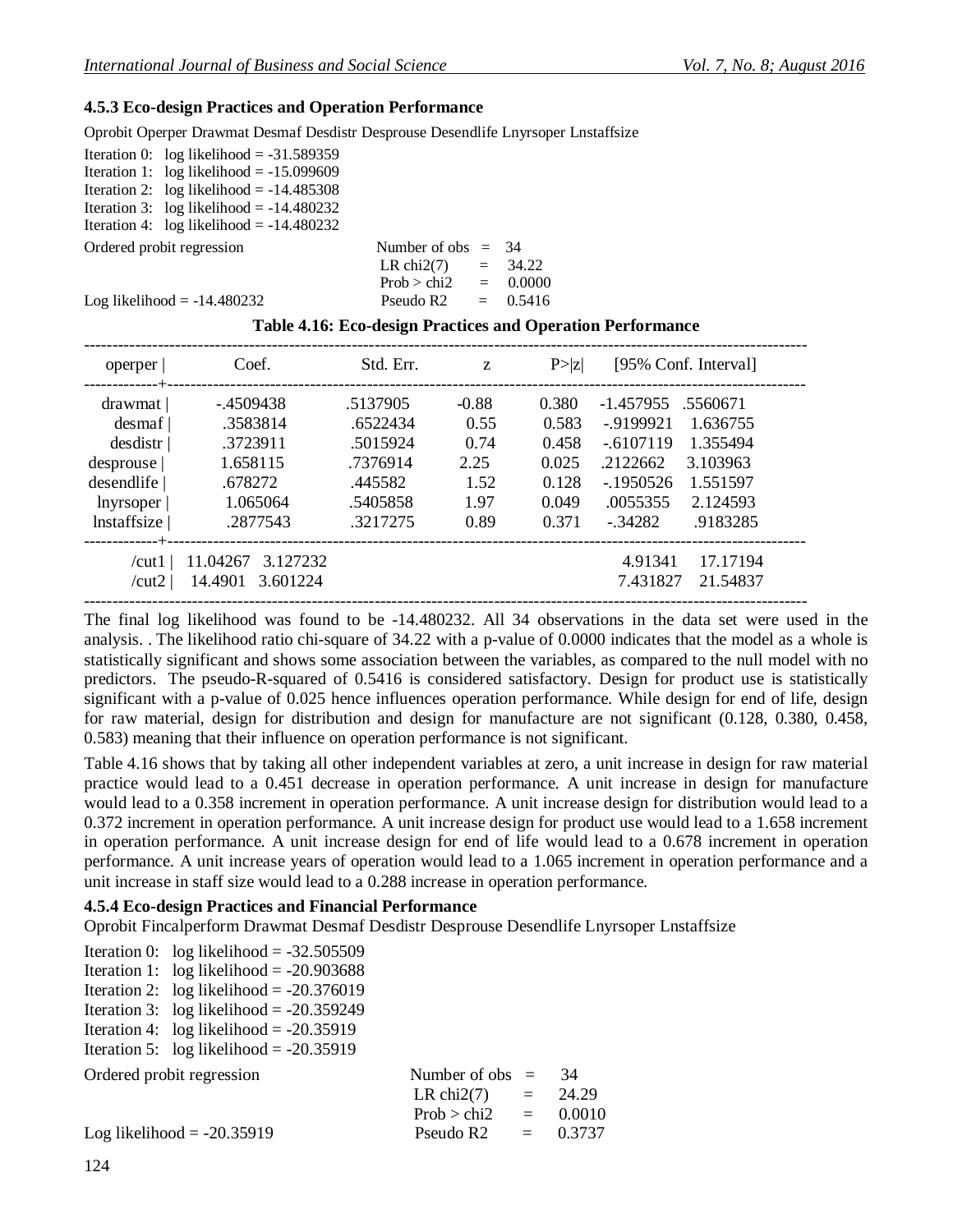| fincalperform  <br>.-----------+-- | Coef.                                  | Std. Err.                              | Z       | P >  Z | [95% Conf. Interval] |                      |
|------------------------------------|----------------------------------------|----------------------------------------|---------|--------|----------------------|----------------------|
| drawmat                            | $-1.297558$                            | .5305862                               | $-2.45$ | 0.014  | $-2.337488$          | $-2576286$           |
| desmaf                             | .5849053                               | .5778984                               | 1.01    | 0.311  | - 5477548            | 1.717565             |
| desdistr                           | 1.256273                               | .4988897                               | 2.52    | 0.012  | .2784671             | 2.234079             |
| desprouse                          | $-1848392$                             | .6041788                               | $-0.31$ | 0.760  | $-1.369008$          | .9993295             |
| desendlife                         | .7148729                               | .4035883                               | 1.77    | 0.077  | $-.0761457$          | 1.505891             |
| lnyrsoper                          | .8259332                               | .5134549                               | 1.61    | 0.108  | $-18042$             | 1.832286             |
| Instaffsize                        | .2324632                               | .2661018                               | 0.87    | 0.382  | $-2890868$           | .7540131             |
| --+-<br>/cut1<br>/cut2             | 6.045846 2.483272<br>9.014524 2.959099 | -------------------------------------- |         |        | 1.178723<br>3.214797 | 10.91297<br>14.81425 |

The final log likelihood was found to be -20.35919. Also all the 34 observations in the data set were used in the analysis. The likelihood ratio chi-square of 24.29 with a p-value of 0.0010 tells us that the model as a whole is statistically significant and shows some association between the variables, as compared to the null model with no predictors. The pseudo-R-squared of 0.3737 is considered satisfactory. Design for distribution, design for raw materials and design for end of life are statistically significant with p-values of 0.012, 0.014 and 0.077 respectively hence influence financial performance. While design for manufacture and design for product use are not significant (0.311 \$ 0.760) meaning that their influence on financial performance is not significant.

The findings in table 4.17 shows that by taking all other independent variables at zero, a unit increase in design for raw material practice would lead to a 1.298 decrease in financial performance. A unit increase in design for manufacture would lead to a 0.585 increment in financial performance. A unit increase design for distribution would lead to a 1.256 increment in financial performance. A unit increase design for product use would lead to a 0.185 decrease in financial performance. A unit increase design for end of life would lead to a 0.715 increment in financial performance. A unit increase years of operation would lead to a 0.826 increment in financial performance and a unit increase in staff size would lead to a 0.232 increase in financial performance.

From the findings above it can be concluded that the responded perceived that there is a relationship between the dependent variable (organization performance) and the independent variables (Eco-design practices) this is according to the chi-Square values obtained. Hence support the argument that environmental proactiveness has a positive impact on organization performance.

#### *Chapter Five: Summary, Conclusions and Recommendations*

#### **5.1 Introduction**

In this chapter, the findings of this study are summarized alongside the conclusions. Next recommendations are given based on the findings and conclusion. This is followed by an explanation of the limitation of the study. Finally suggestions are made for future research. The aim of this study was to establish the relationship between adoption of Eco-design practices and organizational performance of manufacturing firms in Mombasa County. The survey also sought to determine the extent to which Eco-design practices have been adopted by manufacturing firms in Mombasa County and establish the challenges of adopting Eco-design practices by manufacturing firms in Mombasa County. This section draws conclusions from the research findings in this study.

Research findings show that data was obtained from 8 sectors namely metals and allied, textiles and apparel, plastic and rubber, food and beverages, building, mining and construction, motor vehicle and accessories, oil and soaps and lastly salt with most of it having been obtained from food and beverages giving a percentage of 35.3 and least from Building, Mining and Construction with a percentage of 2.9%. Majority of the firms have been in operation between 1-30 years and 31-60(47.1%) and have between 1-400 employees (82.9%), further 91.2% of the firms were registered with an environmental management body, 94.1% had environmental department and 85.3% of the firms had established an environmental policy. These results show that the firms surveyed were taking environmental management seriously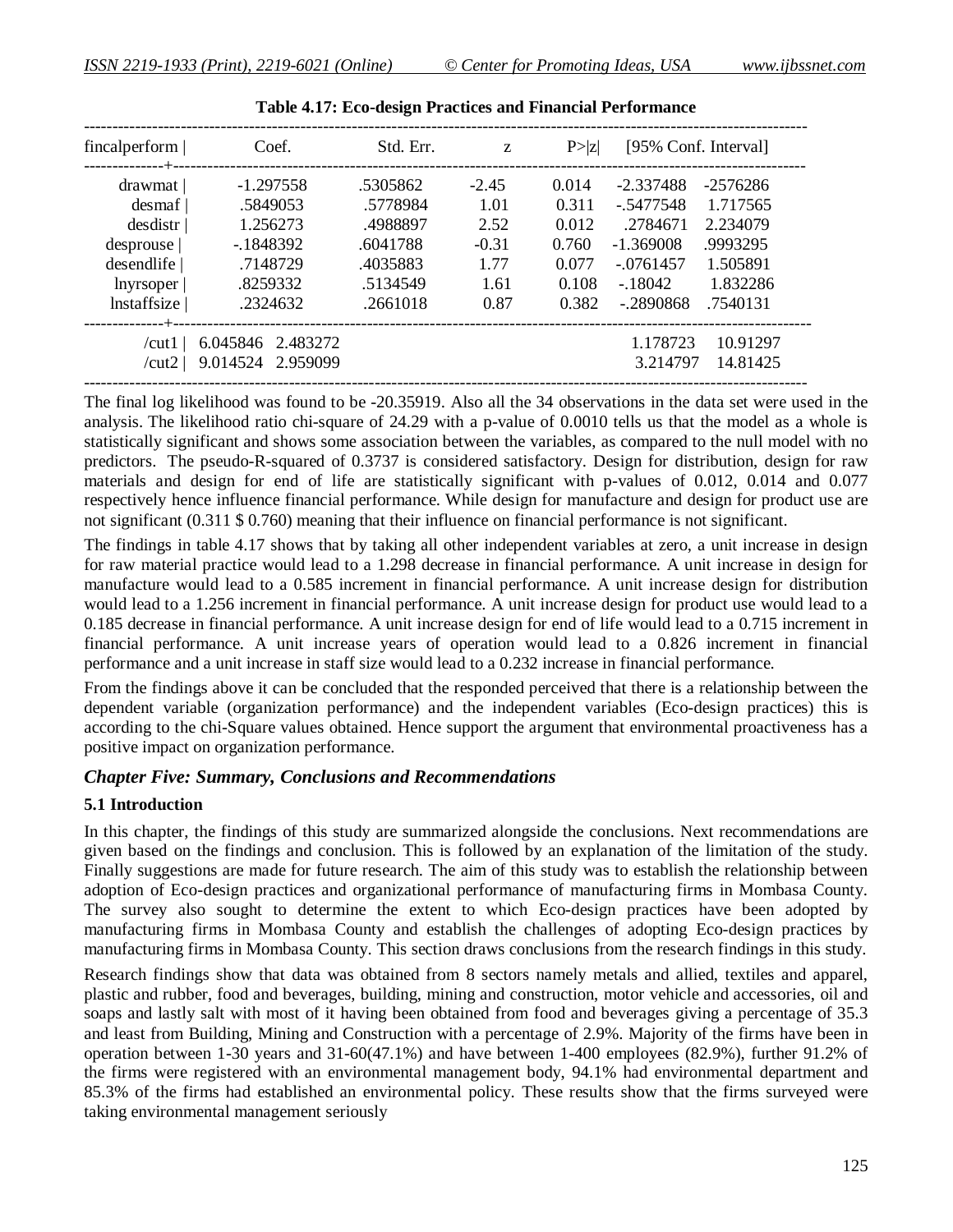With regard to Extent to which Eco-design practices have been adopted by manufacturing firms in Mombasa, the findings shows that the most favored Eco-design practice is design for product use (no energy/auxiliary material use, clean energy source, low energy consumption, clean consumables during use, few consumables needed during use and reduction of the environmental impact in the user stage) with a mean of 2.9706.

Followed closely by design for manufacture(alternative production techniques, low generation of waste, few/clean production consumables, low/clean energy consumption, fewer production processes and optimization of production techniques) mean of 2.9412, then design for use of raw materials (non-hazardous materials, low energy content materials, non-exhaustible materials, recycled materials, Recyclable materials and selection of low-impact materials) with a mean of 2.7353 and lastly design for distribution (efficient transport mode, less/clean packaging, efficient logistics and efficient distribution system) while the least is design for end-of-life (reuse of product, recycling of materials, clean waste treatment process and optimization of end-of-life system).

In overall the study found the adoption of green manufacturing practices is in the planning/implementation phase. With regards to challenges of adopting Eco-design practices by manufacturing firms in Mombasa County, Unsuccessful integration of Eco-design, Lack of knowhow in managing changes in design procedures and Lack of technical knowledge about Eco-design with means of 3.2941, 3.2059 and 3.0588 were the major challenges of adopting Eco-design practices with the least challenge being use Eco-design tools without transforming the company's operations having a mean of 2.5882. The overall indication is that this challenges poses as hindrances in the adoption of Eco-design practices. Ultimately, data was collected and analyzed on the relationship between Eco-design practices and organizational performance and it was found out that design for end of life, design for product use and design for distribution influence environmental impact reduction with p-values of 0.020, 0.057 and 0.058 respectively. Whereas the influence of design for manufacture and design for raw materials (0.154 & 0.407) on environmental impact reduction is not significant. Design for distribution and design for product use influence environmental cost saving with p-values of 0.004 and 0.020 respectively.

While the influence of design for manufacture, design for raw material and design for end of life 0.271, 0.643 & 0.081) are not significant on environmental cost saving. Design for product use influence operation performance with a p-value of 0.025. Whereas the influence of design for end of life, design for raw material, design for distribution and design for manufacture (0.128, 0.380, 0.458 & 0.583) on operation performance is not significant. Design for distribution, design for raw materials and design for end of life influence financial performance with pvalues of 0.012, 0.014 and 0.077 respectively. While the influence of design for manufacture and design for product use (0.311 & 0.760) on financial performance is not significant.

#### **5.2 Conclusions**

From the study's findings, it can be concluded that, most manufacturing firms in Mombasa County, are at the planning phase of adopting Eco-design practices. Hence generally firms in Mombasa have not implemented Ecodesign, this confirm the findings by Mwaguni and Munga (1997) that Manufacturing firms in Mombasa County have been connected to negative environmental impacts and these firms face different challenges of sustainable energy consumption, management of solid and liquid wastes, and compliance with environmental regulations. The major Eco-design practices established were, design for product use (no energy/auxiliary material use, clean energy source, low energy consumption, clean consumables during use, few consumables needed during use and reduction of the environmental impact in the user stage) followed closely by design for manufacture(alternative production techniques, low generation of waste, few/clean production consumables, low/clean energy consumption, fewer production processes and optimization of production techniques). The use of Eco-design tools without transforming the company's operations, lack of Eco-design tools based on technology and lack of appropriate infrastructure were considered as the least challenging factor for implementation of Eco-design practices. These practices require long-term investment and commitment by the firm thus most firms don't take them in early (Hart, 1995). The major challenges to adopting Eco-design practices include; unsuccessful integration of Eco-design, lack of knowhow in managing changes in design procedures and lack of technical knowledge about Eco-design hence this finding shows that although Mombasa firms may be having the urge to implement Eco-design what may be holding them back may be the fear of failure and lack of knowledge that's why most of them are stuck on the planning phase, these findings are in line with the outcome of Jonbrink and Melin (2008) and Theyel (2000) which identify unsuccessful integration of Eco-design in the product development process, Lack of knowhow in managing changes in design procedures and Lack of technical knowledge about Eco-design as some of the challenge of adopting Eco-design.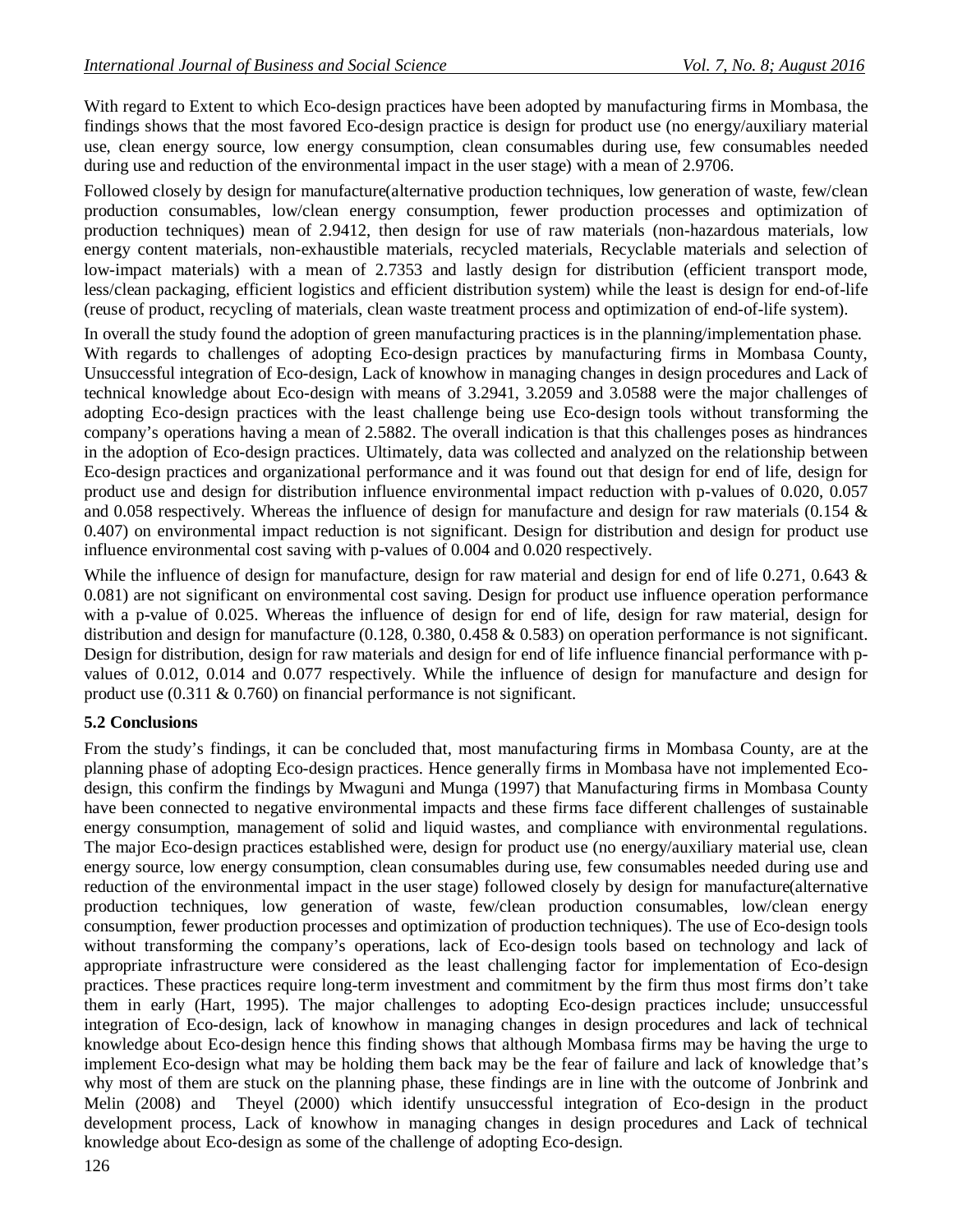Lastly, from the findings it can be generally concluded that Eco-design practices has positive influence on organization performance with greatest impact being on environmental impact reduction and financial performance and less on operational performance. Hence supporting the finding by Singhal (2012) who found out that Eco-design is positively related with organizational performance including competitive advantage, economic performance, and environmental performance and also by Lopez-Gamero, Molina-Azorın and Claver-Cortes (2009) who did a study on the relationship between environmental variables and firm performance. And established that this leads to improvement of environmental performance and firm performance through reducing pollution, decreasing costs and improving credibility and reputation while also contributing to the development of valuable capabilities which increase the competitive advantage of the firm. Hence support the argument that environmental proactiveness has a positive impact on organization performance.

#### **5.3 Recommendations**

Based on the conclusion drawn in section 5.3, the researcher makes the following recommendations; First manufacturing firms should have measures in place to take care of the environment when the product is at the end of life phase because it is the least practiced and they should also embrace design for use of raw material as this is the source of every problem and prevention is better than quire. They should also get enough training and empowerment on how to implement Eco-design practices so as to ensure success, reduce fear of failure and encourage environmental sustainability. They should strive to achieve Eco-design practices as this will lead to efficiency and synergy in the society, environmental performance and reduce waste. Allocation of resources towards Eco-design practices is the most convenient way to ensure success. To make such investment, firms must develop strategic organizational resources to enable the recognition and deployment of pollution prevention Ecodesign practices.

Secondly, manufacturing firms should act fast and implement Eco-design practices since there are potential benefits after implementation such as improvement in environmental impact reduction and financial performance. This benefits leads to good customer services, environmentally friendly goods, increased sales among others hence improves firm's competitive advantage. Lastly the researcher recommends that since government rules and legislations and organization capabilities are the major drivers of adoption of Eco-design practices they should review their policies and allocate more resources to ensure effective adoption and implementation of Eco-design practices. This is because the bedrock of economic and social development in Kenya is the environment; hence environment sustainability should be given first priority.

#### **5.4 Limitations of the Study**

This study was limited by the fact that some respondents deemed the information required as confidential hence some questionnaires were left unanswered.

Lastly only a section of manufacturing firms were considered, that is those registered by the Kenya Association of Manufacturers, but to enable generalization, all manufacturing firms in Mombasa county should be analyzed.

Some of the information collected from the primary source was perceived information hence faced high chances of biasness because it was subjective in nature, based on people's opinion on how they perceived a given situation or how they think about a given issue hence made it a hard for the researcher to make a general conclusion because different individuals have different opinion on the same issue or situation.

#### **5.5 Suggestions for Further Research**

The researcher recommends that future research should be undertaken in adoption of Eco-design practices by other economic sectors such as mining industry and service, since they contribute much to the growth of the economic system. What leads to adoption of Eco-design practices should also be examined. To achieve a more concrete conclusion on Eco-design practices, the research recommends a study on relationships between Ecodesign practices and organization performance based on objective empirical data rather than opinions and perceptions that were used in the field.

A research on the relationship between adoption of Eco-design practices and firm's Financial performance should be conducted as it will be free from biasness and will be more objective hence make a generalize conclusion unlike perceived information where it becomes hard to make a more general conclusion as it is based on different opinions from the respondents.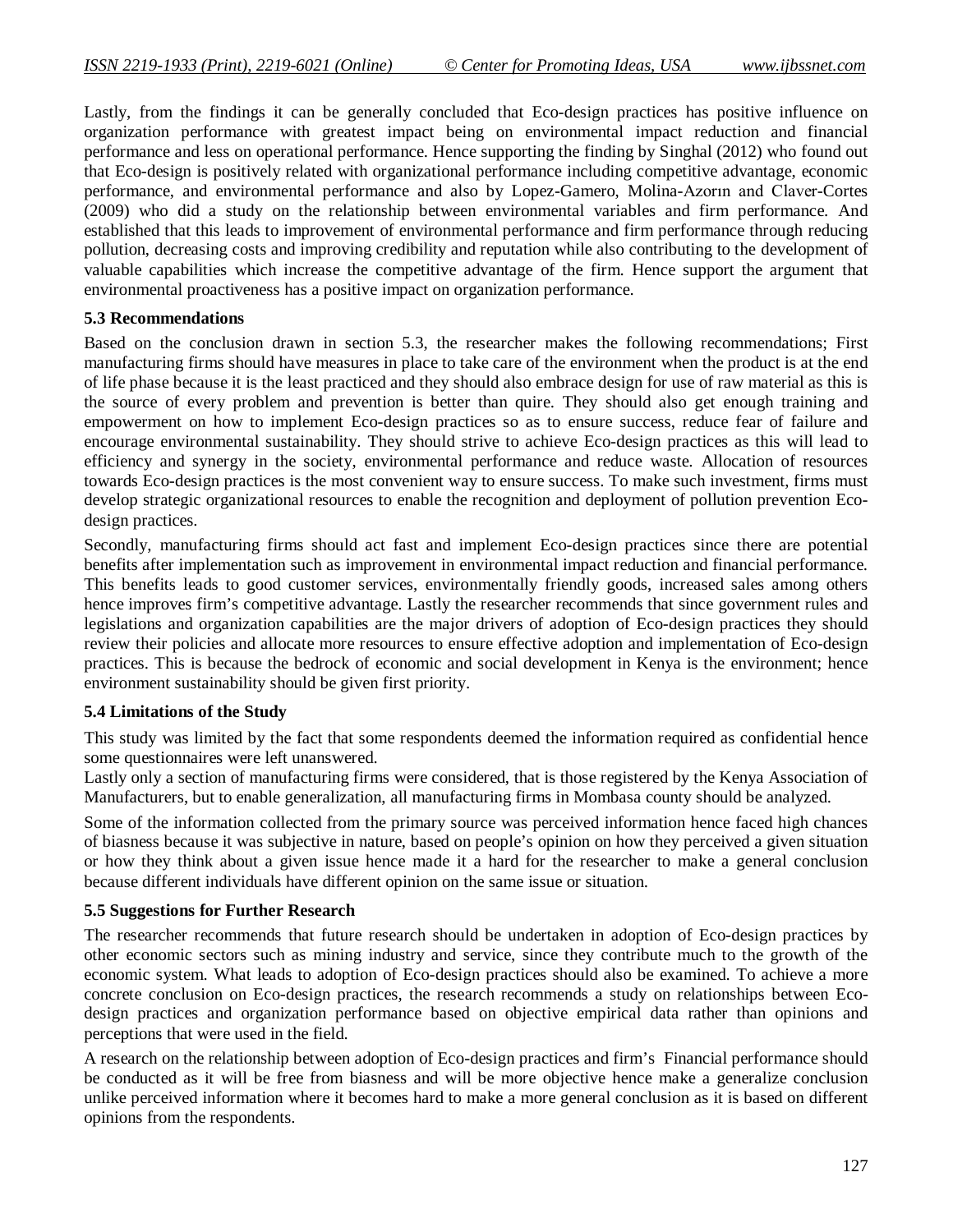## *References*

Adongo, K. O., & Jagongo, A. (2013). Budgetary control as a measure of financial

- Alexander, G. J., & Buchholz, R. A. (1978). Corporate social responsibility and stock market performance. *Academy of Management Journal*, *21*(3), 479-486.
- Ambec, S., Lanoie, P. (2008). Does It Pay to Be Green? A Systematic Overview. Academy of Management Perspectives 22(4): 45-62.
- Anderson, Ronald W. & Nyborg, Kjell G. (2011) *Financing and corporate growth under repeated moral hazard.Journal of Financial Intermediation*, 20 (1). pp. 1-24. ISSN 1042-9573
- Antony, J. P., & Bhattacharyya, S. (2010). Measuring organizational performance and organizational excellence of SMEs-Part 1: a conceptual framework. *Measuring Business Excellence*, *14*(2), 3-11.
- Babu, A. A. (2011). *Green supply chain practices and operational performance of personal care manufacturing firms in Nairobi, Kenya*
- Bahmed, L., Boukhalfa, A., & Djebabra, M. (2005). Eco-conception in the industrial firms: methodological proposition. *Management of Environmental Quality: An International Journal*, *16*(5), 530-547.
- Bansal, P. (2005). Evolving sustainably: a longitudinal study of corporate sustainable development. *Strategic Management Journal*, *26*(3), 197.
- Bansal, P., & Clelland, I. (2004). Talking trash: Legitimacy, impression management, and unsystematic risk in the context of the natural environment. *Academy of Management Journal*, *47*(1), 93-103.
- Bansal, P., & Roth, K. (2000). Why companies go green: A model of ecological responsiveness. *Academy of Management Journal*, *43*(4), 717-736.
- Barney, J. (1991). Firm resources and sustained competitive advantage. *Journal of Management*, *17*(1), 99-120.
- Baumann, H., Boons, F., & Bragd, A. (2002). Mapping the green product development field: engineering, policy and business perspectives. *Journal of Cleaner Production*, *10*(5), 409-425.
- Bernan. (2008). *How Central Authorities Can Support Eco-design. Company Perspectives*. Nordic Council of Ministers.
- Bevilacqua, M., Ciarapica, F. E., & Giacchetta, G. (2012). *Design for Environment as a Tool for the Development of a Sustainable Supply Chain*. Springer Science & Business Media.
- Bhamra, T. A. (2004). Eco-design: the search for new strategies in product development. *Proceedings of the Institution of Mechanical Engineers, Part B: Journal of Engineering Manufacture*, *218*(5), 557-569.
- Boks, C. (2006). The soft side of Eco-design. *Journal of Cleaner Production*,*14*(15), 1346-1356.
- Borchardt, M., Wendt, M. H., Pereira, G. M., & Sellitto, M. A. (2011). Redesign of a component based on Ecodesign practices: environmental impact and cost reduction achievements. *Journal of Cleaner Production*, *19*(1), 49-57.
- Brezet, H., Van Hemel, C., United Nations Environment Programme. Industry and Environment (Paris)., Rathenau Instituut (# The# Hague)., & Delft University of Technology (Delft). (1997). *Eco-design: a promising approach to sustainable production and consumption*. H. Böttcher, & R. Clarke (Eds.). UNEP.
- Businge, M. S., Ondimu, K., Maina, I., Mutai, C., Ochola, S. O., Ali, A. A., & Nyangena, W. (2011). Kenya State of the Environment and Outlook 2010. *Nairobi: National Environment Management Authority*.
- Buysse, K., & Verbeke, A. (2003). Proactive environmental strategies: a stakeholder management perspective. *Strategic Management Journal*, *24*(5), 453-470.
- Byggeth, S., Broman, G., & Robèrt, K. H. (2007). A method for sustainable product development based on a modular system of guiding questions. *Journal of Cleaner Production*, *15*(1), 1-11.
- Carmeli, A., & Tishler, A. (2004). The relationships between intangible organizational elements and organizational performance. Strategic Management Journal, 25(13), 1257-1278.
- Charter, M. (1997). Managing the eco-design process. *Journal of Sustainable Product Development*, *1*(2), 48-51.
- Christmann, P. (2000). Effects of "best practices" of environmental management on cost advantage: The role of complementary assets. *Academy of Management Journal*, *43*(4), 663-680.
- Cochran, P. L., & Wood, R. A. (1984). Corporate social responsibility and financial performance. *Academy of Management Journal*, *27*(1), 42-56.
- Congress, U. S. *Office of Technology Assessment. 1994. Industry, Technology, and the Environment: Competitive Challenges and Business Opportunities*. OTA-ITE-586. Washington, DC: US Government Printing Office.

Dallas, M. F. (2008). *Value and risk management: a guide to best practice*. John Wiley & Sons.

128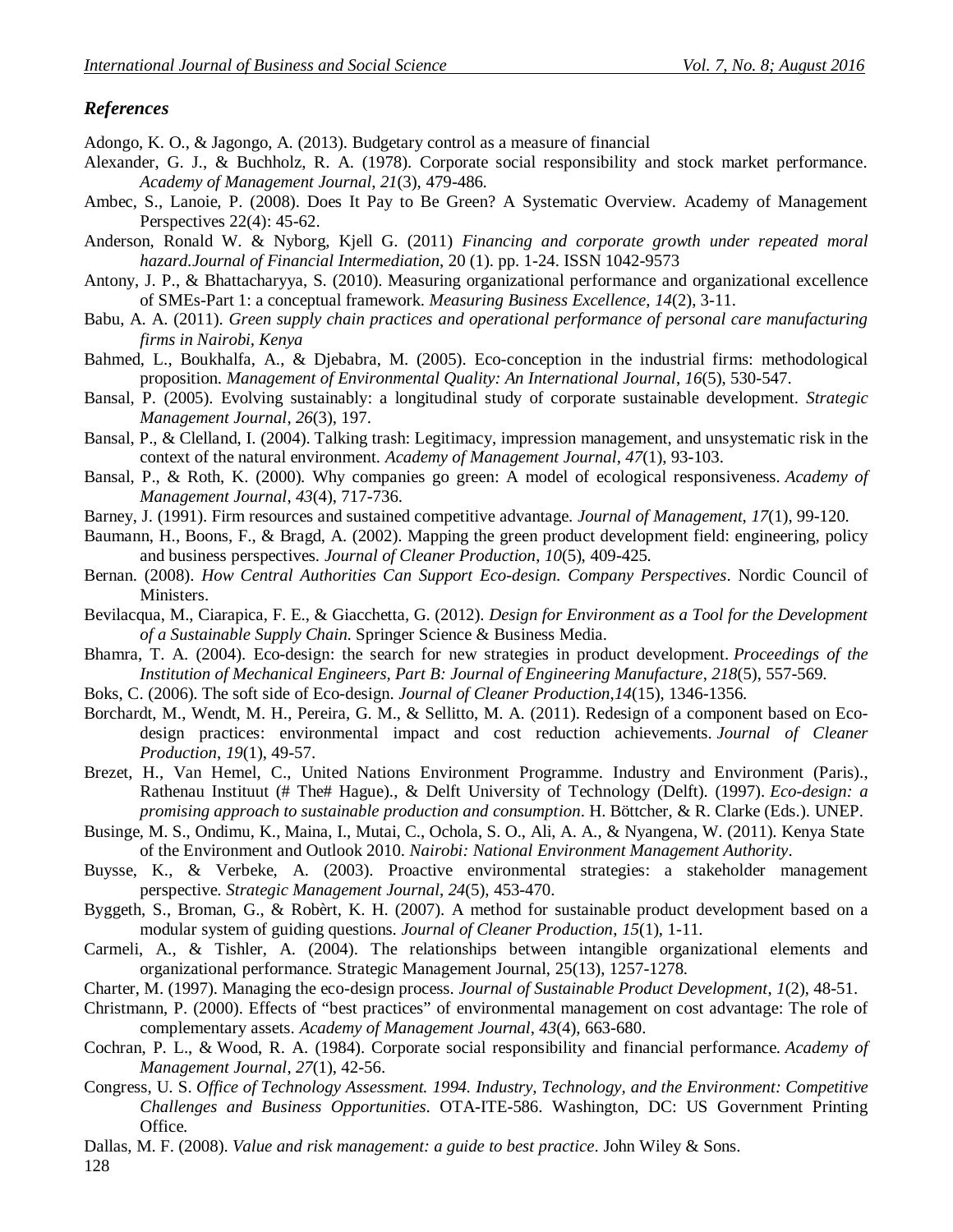- D'Aunno, T. (2006). The role of organization and management in substance abuse treatment: Review and roadmap. *Journal of Substance Abuse Treatment*, *31*(3), 221-233.
- Delmas, M. (2001). Stakeholders and competitive advantage: the case of ISO 14001. *Production and Operations Management*, *10*(3), 343-358.
- Delmas, M., & Toffel, M. W. (2004). Stakeholders and environmental management practices: an institutional framework. *Business Strategy and the Environment*, *13*(4), 209-222.
- Dowell, G., Hart, S., & Yeung, B. (2000). Do corporate global environmental standards create or destroy market value?. *Management science*, *46*(8), 1059-1074.
- Esty, D., & Winston, A. (2009). *Green to gold: How smart companies use environmental strategy to innovate, create value, and build competitive advantage*. John Wiley & Sons.
- Ferguson, K. L., & Reio Jr, T. G. (2010). Human resource management systems and firm performance. *Journal of Management Development*, *29*(5), 471-494.
- Fiksel, J. (2006). Sustainability and resilience: toward a systems approach. *Sustainability: Science Practice and Policy*, *2*(2), 14-21.
- Fiksel, J., & Wapman, K. (1994, May). How to design for environment and minimize life cycle cost. In *Electronics and the Environment, 1994. ISEE 1994., Proceedings., 1994 IEEE International Symposium on* (pp. 75-80). IEEE.
- Frei, M. (1998). Eco-effective product design: the contribution of environmental management in designing sustainable products. *Journal of Sustainable Product Design*, 19-29.
- Friedman, A. L., & Miles, S. (2006). *Stakeholders: Theory and practice*. Oxford University Press.
- Galdeano-Gómez, E., Céspedes-Lorente, J., & Martínez-del-Río, J. (2008). Environmental performance and spillover effects on productivity: evidence from horticultural firms. *Journal of Environmental Management*, *88*(4), 1552-1561.
- Gallopoulos, N. E. (2006). Industrial ecology: an overview. *Progress in Industrial Ecology, an International Journal*, *3*(1-2), 10-27.
- Ghemawat, P. (1986). Sustainable advantage. *Harvard business review*, *64*(5), 53-58.
- Gheorghe, R., & Ishii, K. (2007, January). Eco-Design Value Alignment: Keys to Success. In *ASME 2007 International Mechanical Engineering Congress and Exposition* (pp. 267-277). American Society of Mechanical Engineers.
- Gil, M. A., Jimenez, J. B., & Lorente, J. C. (2001). An analysis of environmental management, organizational context and performance of Spanish hotels.*Omega*, *29*(6), 457-471.
- González-Benito, J., & González-Benito, Ó. (2005). Environmental proactivity and business performance: an empirical analysis. *Omega*, *33*(1), 1-15.
- Hart, S. L. (1995). A natural-resource-based view of the firm. *Academy of Management Review*, *20*(4), 986-1014.
- Hart, S. L., & Ahuja, G. (1996). Does it pay to be green? An empirical examination of the relationship between emission reduction and firm performance. *Business Strategy and the Environment*, *5*(1), 30-37.
- Henriques, I., & Sadorsky, P. (1999). The relationship between environmental commitment and managerial perceptions of stakeholder importance. *Academy of Management Journal*, *42*(1), 87-99.
- Hillman, A. J., & Keim, G. D. (2001). Shareholder value, stakeholder management, and social issues: what's the bottom line?. *Strategic Management Journal*, *22*(2), 125-139.
- Hoffman, A. J. (1999). Institutional evolution and change: Environmentalism and the US chemical industry. *Academy of Management Journal*, *42*(4), 351-371.
- Hoskisson, R. E., Johnson, R. A., & Moesel, D. D. (1994). Corporate divestiture intensity in restructuring firms: Effects of governance, strategy, and performance. *Academy of Management Journal*, *37*(5), 1207-1251.
- Hoskisson, R. E., Johnson, R. A., & Moesel, D. D. (1994). Corporate divestiture intensity in restructuring firms: Effects of governance, strategy, and performance. *Academy of Management Journal*, *37*(5), 1207-1251.
- Hsu, C. W., & Hu, A. H. (2009). Applying hazardous substance management to supplier selection using analytic network process. *Journal of Cleaner Production*, *17*(2), 255-264.
- Huppes, G., & Ishikawa, M. (2005). Eco-efficiency and Its xs Terminology. *Journal of Industrial Ecology*, 9(4), 43-46.
- Jennings, P. D., & Zandbergen, P. A. (1995). Ecologically sustainable organizations: An institutional approach. *Academy of Management Review*, *20*(4), 1015-1052.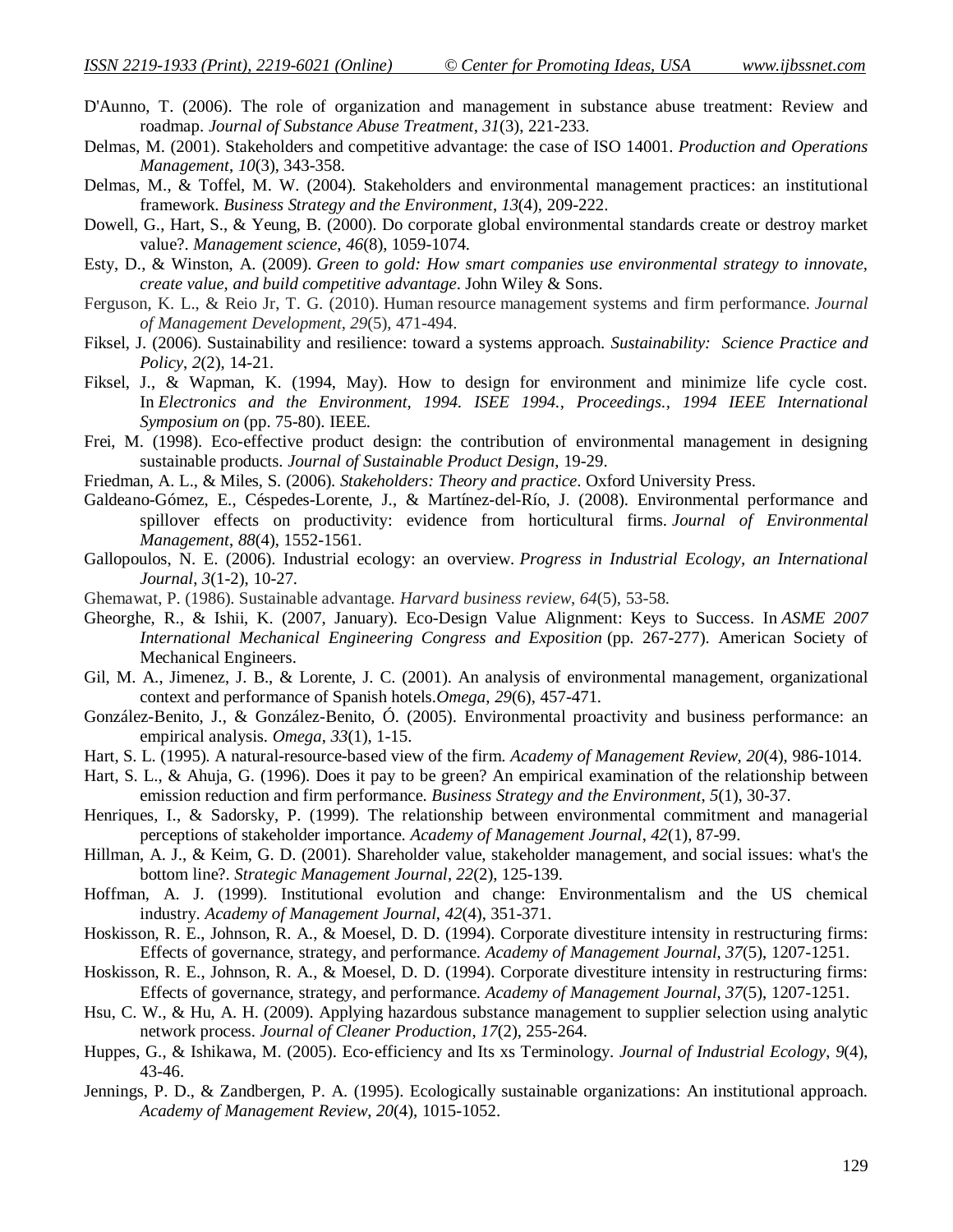- Jeswiet, J., & Hauschild, M. (2005). Eco-design and future environmental impacts. *Materials & design*, *26*(7), 629-634.
- Johansson, G. (2002). Success factors for integration of Eco-design in product development: a review of state of the art. *Environmental Management and Health*, *13*(1), 98-107.
- Johnston, D. (2005). An investigation of regulatory and voluntary environmental capital expenditures. Journal of Accounting and Public Policy, 24(3), 175-206.
- Johnstone, N. (2007). Environmental policy and corporate behaviour. Edward Elgar Publishing.
- Karlsson, R., & Luttropp, C. (2006). Eco-design: what's happening? An overview of the subject area of Ecodesign and of the papers in this special issue. Journal of Cleaner Production, 14(15), 1291-1298.
- Keats, B. W., & Hitt, M. A. (1988). A causal model of linkages among environmental dimensions, macro organizational characteristics, and performance. Academy of Management Journal, 31(3), 570-598.
- Kenya Association of Manufacturers. (2014). *Manufacturing in Kenya. Manufacturing Sector, 2012*. Kenya Association of Manufacturers.
- Kenya Bureau of Standards (2013). *Manufacturing Firms in Mombasa County*. Kenya.
- Kenya National Bureau of Statistics Report (2014). *Economic Survey*, Kenya National Bureau of Statistics.
- Kenya's policy, legislation and institutional arrangements (2011) *Report*. Kenya's policy, legislation and institutional arrangements
- Kim Jean Lee, S., & Yu, K. (2004). Corporate culture and organizational performance. *Journal of managerial psychology*, *19*(4), 340-359.
- Klassen, R.D., and Whybark, D.C. (1999), "The impact of environmental technologies on manufacturing performance," Academy of Management Journal, Vol. 42 No. 5, pp. 599-615.
- Knight, P., & Jenkins, J. O. (2009). Adopting and applying eco-design techniques: a practitioners perspective. Journal of Cleaner Production, 17(5), 549-558.
- Lawrence, A. T., Weber, J., & Post, J. E. (2005). Business and Society: Stakeholders. Ethics, Public Policy.
- Le Pochat, S., Bertoluci, G., & Froelich, D. (2007). Integrating Eco-design by conducting changes in SMEs. Journal of Cleaner Production, 15(7), 671-680.
- Lin, R. J., Tan, K. H., & Geng, Y. (2013). Market demand, green product innovation, and firm performance: evidence from Vietnam motorcycle industry. Journal of Cleaner Production, 40, 101-107.
- Lindell, M., & Karagozoglu, N. (2001). Corporate environmental behaviour-a comparison between Nordic and US firms. *Business Strategy and the Environment*, *10*(1), 38.
- Lindell, M., & Karagozoglu, N. (2001). Corporate environmental behaviour-a comparison between Nordic and US firms. Business Strategy and the Environment, 10(1), 38.
- Lisney, R., Riley, K., & Banks, C. (2003). From waste to resource management. Management Services, 47(12), 8- 14.
- Lofthouse, V. (2006). Eco-design tools for designers: defining the requirements. Journal of Cleaner Production, 14(15), 1386-1395.
- López-Gamero, M. D., Molina-Azorín, J. F., & Claver-Cortes, E. (2009). The whole relationship between environmental variables and firm performance: Competitive advantage and firm resources as mediator variables. Journal of Environmental Management, 90(10), 3110-3121.
- Lundberg, K., Balfors, B., & Folkeson, L. (2009). Framework for environmental performance measurement in a Swedish public sector organization. Journal of Cleaner Production, 17(11), 1017-1024.
- Luttropp, C., & Lagerstedt, J. (2006). Eco-design and The Ten Golden Rules: generic advice for merging environmental aspects into product development. Journal of Cleaner Production, 14(15), 1396-1408.
- Mathieux, F., Brissaud, D., & Zwolinski, P. (2007). Product Eco-design and materials: current status and future prospects. arXiv preprint arXiv:0711.1788.
- McGuire, J. B., Sundgren, A., & Schneeweis, T. (1988). Corporate social responsibility and firm financial performance. Academy of Management Journal, 31(4), 854-872.
- McGuire, J., Schneeweis, T., & Hill, J. (1986). An analysis of alternative measures of strategic performance. Advances in Strategic Management, 4(2), 1986.
- Melnyk, S. A., Sroufe, R. P., & Calantone, R. (2002). Assessing the impact of environmental management systems on corporate and environmental performance. *Journal of Operations Management*, *21*(3), 329- 351.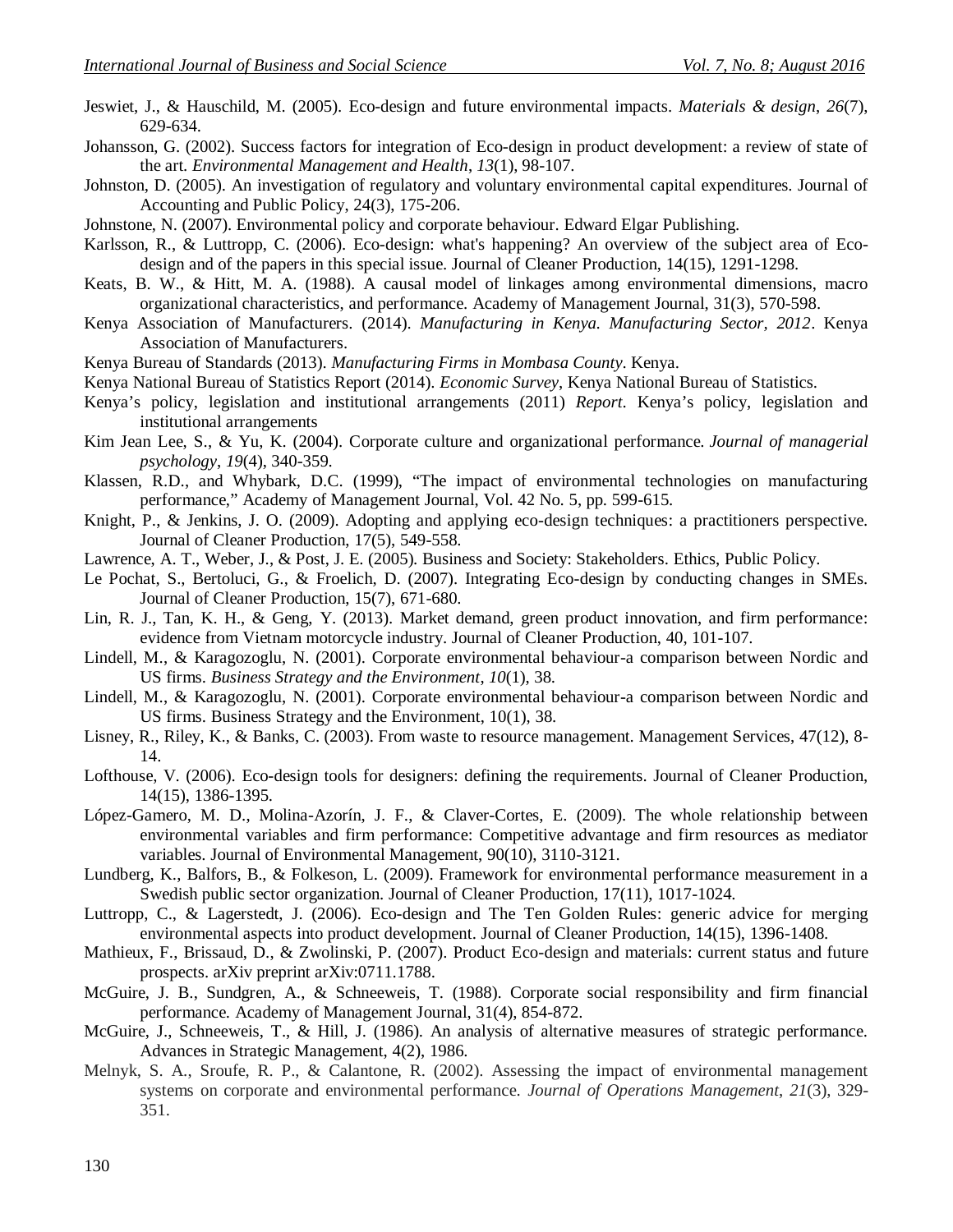- Min, H., & Galle, W. P. (1997). Green purchasing strategies: trends and implications. *International Journal of Purchasing and Materials Management*, *33*(2), 10-17.
- Mishra, A., Wilson, C., & Williams, R. (2009). Factors affecting financial performance of new and beginning farmers. Agricultural Finance Review, 69(2), 160-179.
- Mohamed, K. (2012). Green supply chain management and performance of manufacturing firms in Mombasa, Kenya (Doctoral dissertation, School of Business, University of Nairobi).
- Momanyi, N. B. adoption of green manufacturing practices by food processing firms in mombasa county, kenya. (School of Business, University of Nairobi).
- Mwaguni, S., & Munga, D. (1997). Land Based Sources And Activities Affecting The Quality And Uses Of The Marine Coastal And Associated Freshwater Environments Along The Kenyan Coast. Coastal Development Authority, Mombasa, 104-111.
- Needles, B., & Crosson, S. (2013). Managerial accounting. Cengage Learning.
- Nelson, R. R., & Winter, S. G. (2002). Evolutionary theorizing in economics. Journal of Economic Perspectives, 23-46.
- Nowosielski, R., Kania, A., & Spilka, M. (2007). Development of ecomaterials and materials technologies. Journal of Achievements in Materials and Manufacturing Engineering, 21(1), 27-30.
- Ohlson, J. A. (1995). Earnings, book values, and dividends in equity valuation\*. Contemporary accounting research, 11(2), 661-687. Outlook, A. E. (2010). Data and Statistics.
- performance of state corporations in Kenya. *International Journal of Accounting and Taxation*, *1*(1), 37-5.
- Pfeffer, J., & Salancik, G. R. (1978). The external control of organizations: A resource dependence approach. NY: Harper and Row Publishers.
- Porter, M. E. April 1991 America's green strategy. Scientific American, 264(4).
- Porter, M. E., & Van der Linde, C. (1995). Green and competitive: ending the stalemate. Harvard business review, 73(5), 120-134.
- Porter, M. E., & Van der Linde, C. (1995). Toward a new conception of the environment-competitiveness relationship. The Journal of Economic Perspectives, 97-118.
- Quella, F., & Schmidt, W. P. (2003). Integrating environmental aspects into product design and development the new ISO TR 14062. The International Journal of Life Cycle Assessment, 8(2), 113-114.
- Ramani, K., Ramanujan, D., Bernstein, W. Z., Zhao, F., Sutherland, J., Handwerker, C., ... & Thurston, D. (2010). Integrated sustainable life cycle design: a review. Journal of Mechanical Design, 132(9), 091004.
- Ray, D. L. with Lou Guzzo, 1993. Environmental Overkill: Whatever Happened to Common Sense. Regnery Gateway, Washington DC.
- Reinhardt, F. (1999). Market failure and the environmental policies of firms: Economic rationales for "beyond compliance" behavior. Journal of Industrial Ecology, 3(1), 9-21.
- Rio, M., Reyes, T., & Roucoules, L. (2011). A framework for eco-design: an interface between LCA and design process. International Journal of Engineering, 1584-2665, p.121-126.
- Rolstadas, A. (1998). Enterprise performance measurement. *International Journal of Operations & Production Management*, *18*(9/10), 989-999.
- Russo, M. V., & Fouts, P. A. (1997). A resource-based perspective on corporate environmental performance and profitability. Academy of Management Journal, 40(3), 534-559.
- Russo, M., V., Fouts, P., A. (1997). A resource-based perspective on corporate environmental performance and profitability. *Academy of Management Journal 40*(3), 534-559.
- Salzmann, O., Ionescu-Somers, A., & Steger, U. (2005). The business case for corporate sustainability:: literature review and research options. European Management Journal, 23(1), 27-36.
- Sarkis, J. (2001). Manufacturing's role in corporate environmental sustainability-Concerns for the new millennium. *International Journal of Operations & Production Management*, *21*(5/6), 666-686.
- Sarkis, J., Gonzalez-Torre, P., & Adenso-Diaz, B. (2010). Stakeholder pressure and the adoption of environmental practices: The mediating effect of training. Journal of Operations Management, 28(2), 163-176.
- Schmidheiny, S., & Zorraquín, F. (1996). Financing Change: The Financial Community. Ecoefficiency, and Sustainable (Cambridge, Mass, London).
- Sharma, S. (2000). Managerial interpretations and organizational context as predictors of corporate choice of environmental strategy. Academy of Management Journal, 43(4), 681-697.